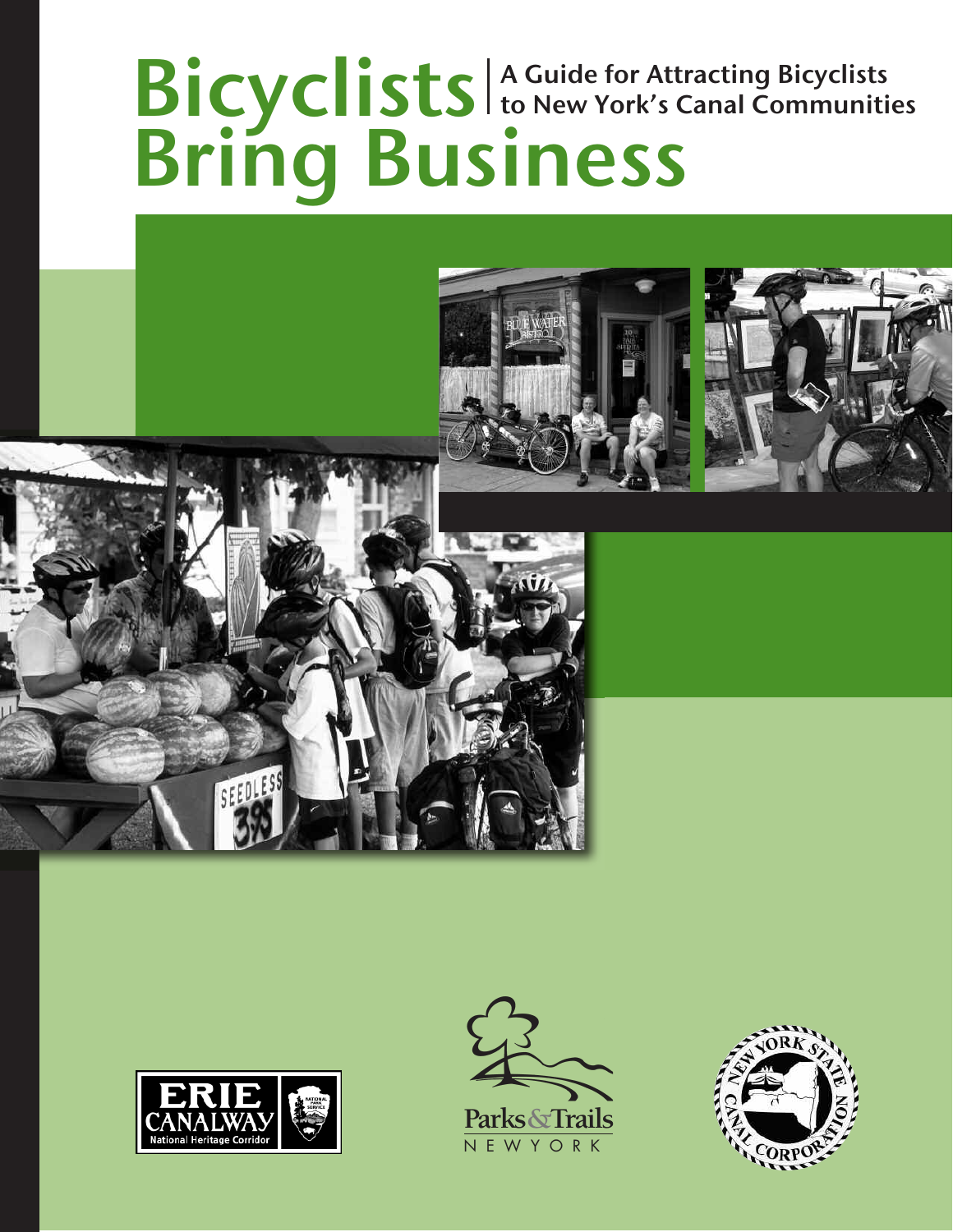## ACKNOWLEDGEMENTS

Development of this guide was a collaborative effort by Parks & Trails New York, the New York State Canal Corporation and the Erie Canalway National Heritage Corridor.

Since 1999, Parks & Trails New York, in partnership with the New York State Canal Corporation and the Erie Canalway National Heritage Corridor, has organized and led an annual, eight-day, end-to-end Cycling the Erie Canal bicycle tour on the Erie Canalway Trail from Buffalo to Albany. In the process, we have learned much about what makes a bike trip successful for the participants. This tour now draws more than 500 riders each year from throughout the U.S. and from other countries.

Since 2005, using the knowledge acquired from these bicycle tours and other sources, Parks & Trails New York and the New York State Canal Corporation also have been presenting "Bicyclists Bring Business" roundtables in communities across the state to help local businesspeople seize the economic opportunity presented by rising interest in bicycle tourism. In turn, we have learned even more from the many business owners and community leaders attending these workshops. We are pleased now to share our knowledge with interested businesspeople and other community leaders through this guide.

#### About Parks & Trails New York

Parks & Trails New York is the only nonprofit organization working to expand, protect and promote a network of parks, trails and open space throughout New York State through advocacy, outreach, technical assistance to communities, and promotion of bicycle tourism. In addition to its role in Cycling the Erie Canal and Bicyclists Bring Business roundtables, Parks & Trails New York publishes a guide to the Erie Canalway Trail and

maintains an interactive, online version of this guide. Recently, Parks & Trails New York unveiled Trail Finder, an online guide to 115 multi-use trails in the state that includes several segments of the Canalway Trail. The organization has partnered with the Empire State Bed & Breakfast Association to develop a B&B "Welcome Bicyclists!" program. For more information, visit **www.ptny.org** or call 518-434-1583.

#### About the New York State Canal Corporation

The New York State Canal Corporation is responsible for the operation, maintenance and promotion of the 524-mile New York State Canal System. The Canal System features numerous parks and recreation areas and more than 270 miles of Canalway Trail for biking, hiking and other trail activities. For more information about the Canal Corporation and the Canal System, call 518-436-3055 or visit www.nyscanals.gov.

#### About the Erie Canalway National Heritage Corridor

The Erie Canalway National Heritage Corridor, established in 2000 by an Act of Congress, spans 524 miles across the full expanse of upstate New York. It encompasses the Erie, Cayuga-Seneca, Oswego, and Champlain canals and their historic alignments, as well as more than 230 canal communities. The Corridor's commission and staff, in partnership with the National Park Service, work through public and private partnerships to promote historic preservation, recreation, education, tourism, and economic revitalization throughout the Corridor. **www.eriecanalway.org**

Many other organizations and individuals have contributed to the guide by sharing information and resources. We extend our appreciation to all.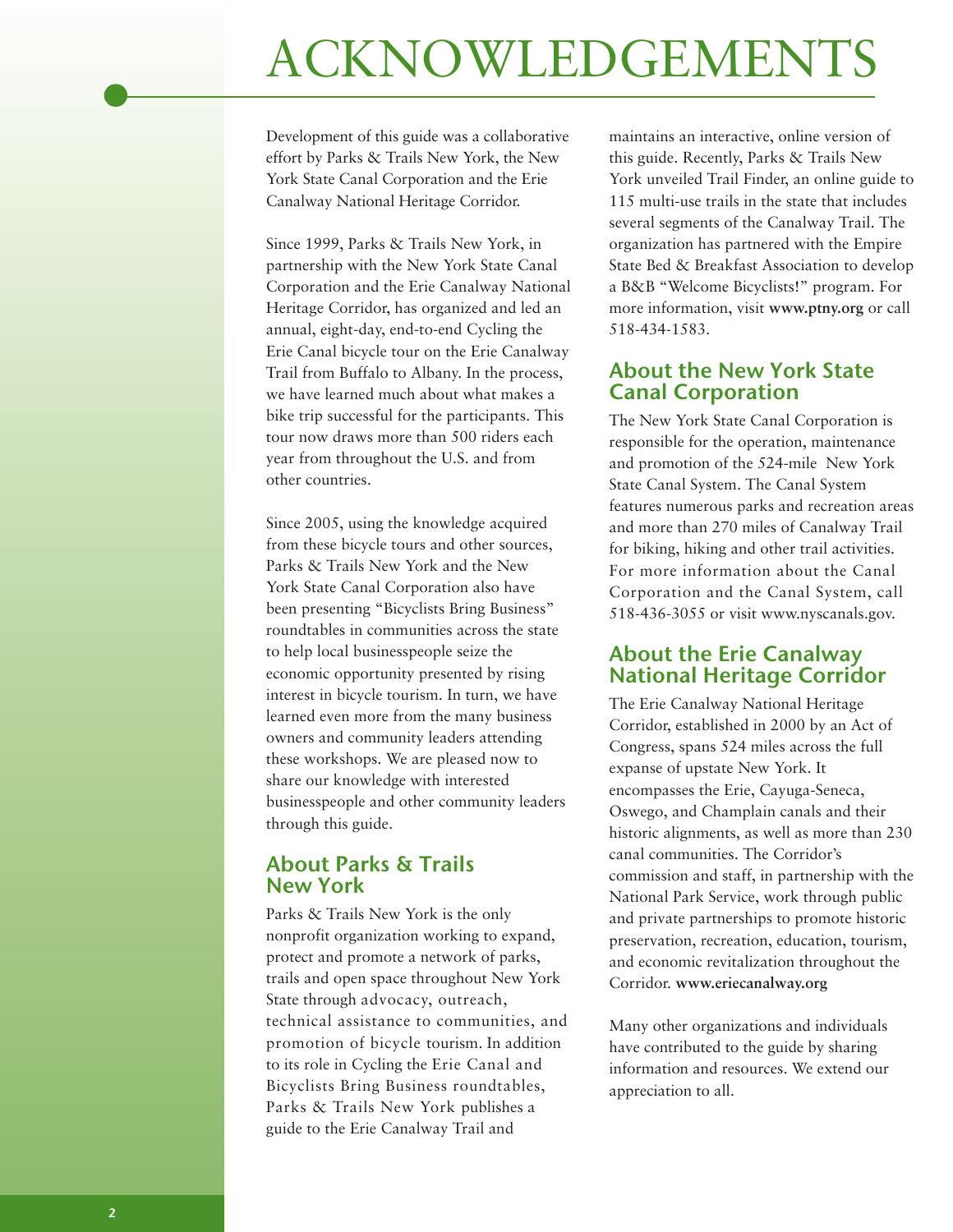# TABLE OF CONTENTS

| Section 3: Building a Bicycle-friendly Business Pg 12            |  |
|------------------------------------------------------------------|--|
| Section 4: Creating a Bicycle-friendly Community  Pg 14          |  |
| Section 5: Expanding the Pie - Reaching Out to Bicyclists  Pg 18 |  |
| Section 6: Looking Down the Road  or Trail  Pg 20                |  |
|                                                                  |  |
|                                                                  |  |
| Karen's PRODUCE                                                  |  |
|                                                                  |  |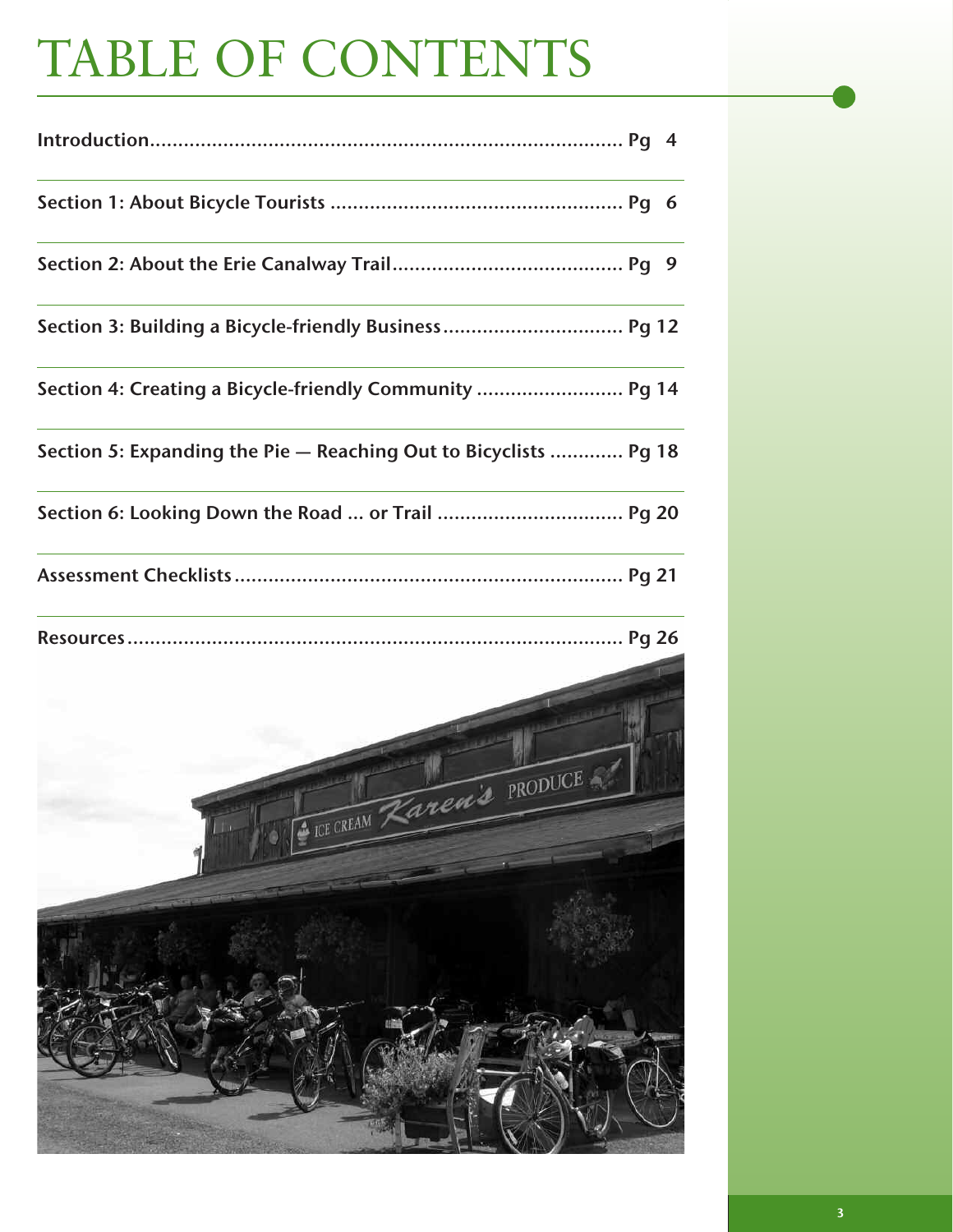## Bicyclists Bring Business

#### A Guide for Attracting Bicycle Tourists To New York's Canal Communities

*The great treat while cycling across New York was that I got a firsthand glimpse of many towns and villages which were, prior to the trip, simply a name on a Thruway exit sign. What I discovered was that there are many, many small communities along or near the Canal which are rich in historical significance and beauty. — Erie Canalway Trail end-to-end rider, 2009*

**Imagine** ... dozens of weary but happy bicyclists arriving at the edge of your community on a summer afternoon, all of them hungry and thirsty, some intending to stay the night, and most eager to explore your canal community, to experience its history and uniqueness. Imagine, too, that these self-propelled tourists later go home and tell family members, friends, co-workers, and other bicyclists about their wonderful visit.

Do you see economic opportunity here? Of course! To some degree this opportunity already has become reality along New York's historic Canal System and especially the Erie Canalway Trail. But the potential economic benefit to your community or business from touring bicyclists can be much greater if you actively welcome this relatively new kind of visitor.

## Yes, Bicyclists Bring Business!

As with other tourists, bicyclists represent potential customers who can bring revenue into your community by patronizing businesses that meet their needs and contribute to their overall desired experience. And when a particular bicycling destination is so appealing to bicyclists that they will come from<br>some distance away to enjoy it,<br>the dollars they bring with<br>them can be significant.<br>New York State's canal<br>communities some distance away to enjoy it, the dollars they bring with them can be significant.

New York State's canal communities provide such a destination – the Canalway Trail – and therefore have great potential to benefit from bicycle tourism. But, although "if you build it, they will come" has some truth in this case, the full potential will not be realized automatically; it has to be earned.

ERIE

## Purpose of this Guide

Bicycle tourism is a leisure activity that involves traveling by bicycle, often on multi-day trips, for the enjoyment of the journey, or visiting a location for the primary purpose of enjoying bicycling.

How do you, as a canal community leader and business owner, maximize your ability to tap into, and even augment, this bicycle tourism market? How can you:

- Attract bicyclists to your community
- Understand and meet their travel needs and desires
- Help them find the kind of vacation experience they are seeking

This guide will set forth strategies for building on what you already offer to enhance the appeal of your community and your business to bicycle tourists and strengthening the local economy.

## Why Focus on Bicyclists?

#### **Bicycling is popular.**

- Bicycling is the second most common form of outdoor recreation in the U.S., according to a study by the Outdoor Foundation, with 60 million Americans enjoying the activity.
	- More Americans bicycle than golf, ski and play tennis combined.
	- In 2008, all of these cyclists took more than 2.6 billion bike outings, averaging 62 outings per bicyclist.
- American consumers purchase 19 million bicycles each year, 20% more than cars and trucks combined and 25 times more than boats.

*Bicyclists represent potential customers who can bring revenue into your community.*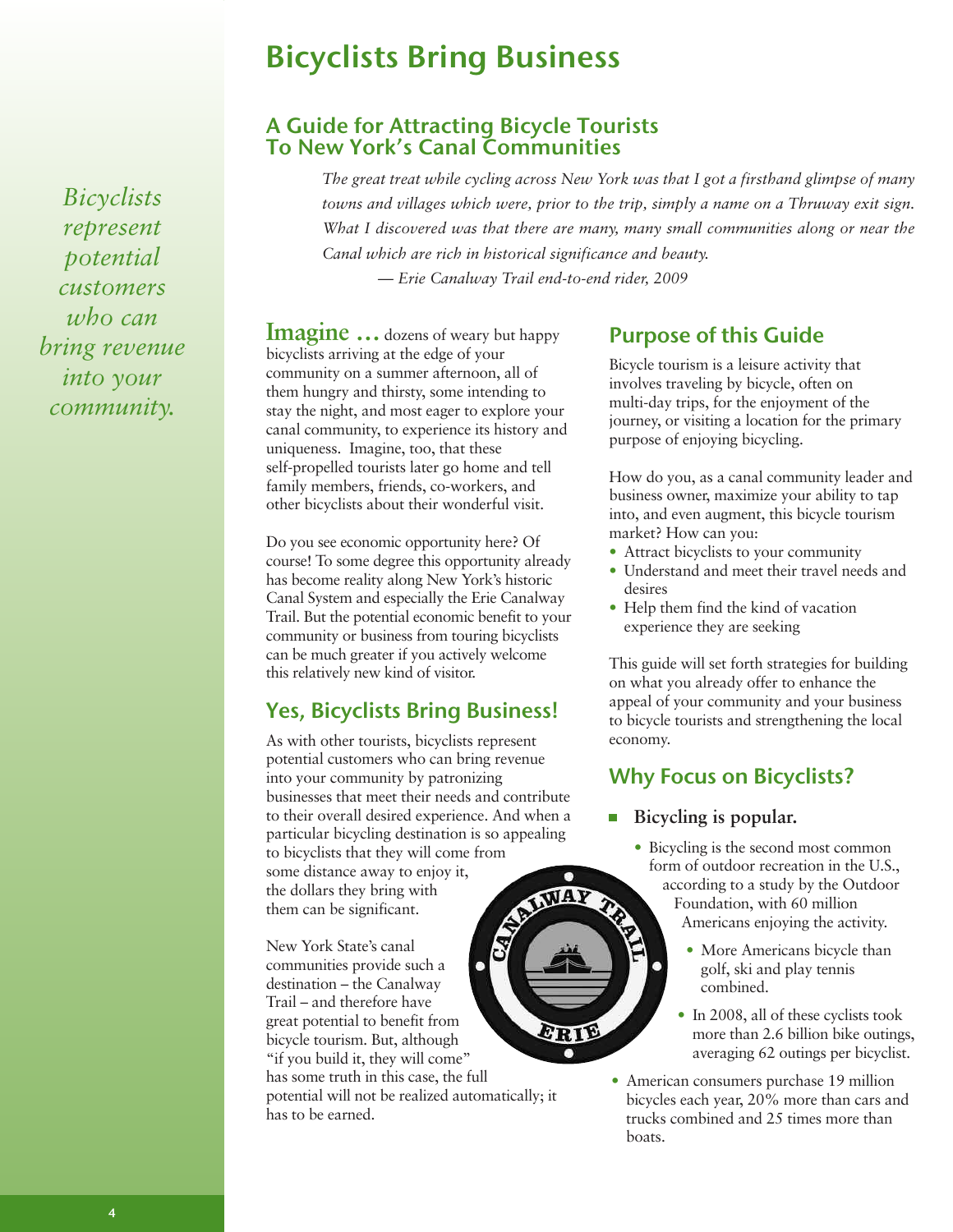• User counts have shown that bicycling is the predominant form of activity on today's multi-use trails, including the Erie Canalway Trail.

#### **Bicycle tourism is hot and growing.**

- Between 2002 and 2008, based on data collected by the Outdoor Foundation, the number of bicycle trips of all kinds made by Americans grew by approximately 100 million.
- According to the U.S. Travel Association (USTA; formerly Travel Industry Association of America), half of all adults in the U.S., some 98 million people, participate in adventure vacations each year, and 27 million Americans have taken a bicycling vacation in the past five years.
- Bicycling is now the third most common vacation activity (USTA).
- A 2009 report by the League of American Bicyclists reveals that bicycling brings in one billion dollars a year to Colorado's state economy, while bicycle-related activity in Portland, Oregon, contributes \$90 million to its local economy and provides 850 to 1,150 jobs.

#### **Bicycle tourists spend money. They:**

- Eat a lot and often; bicycling burns up to 450 calories per hour. It has been said that food is a bicycle's "fuel."
- Drink again, a lot in order to stay hydrated, but also for pleasure, patronizing everything from lemonade stands to wineries.
- Like to explore take in the sights, visit museums, art galleries and historic places, and learn about the places they visit.
- Stay in B&B's, inns, hotels/motels, and campgrounds.
- Participate in other kinds of recreation along the way – visiting parks, exploring side trails and bike loops, and enjoying natural features from beaches to unusual habitats for birds and wildlife.
- Drive to and from starting/ending points and thus need fuel for their vehicles; or they may arrive by public transportation and need local transportation and perhaps bike rentals.
- Shop for gear, souvenirs to remember their journey and gifts for others.

#### Why Focus on Canal Communities?

New York State's canal communities are communities along the historic canal corridor that once benefitted economically from their water connection to the rest of the world. Indeed, many came into being specifically to serve canal traffic and provide transfer points for local and regional commerce. More recently, many have faced challenging economic transitions.

We believe that canal communities, particularly those in the historic Erie Canalway Corridor, are ideally located to take advantage of the booming interest in bicycle tourism for several reasons:

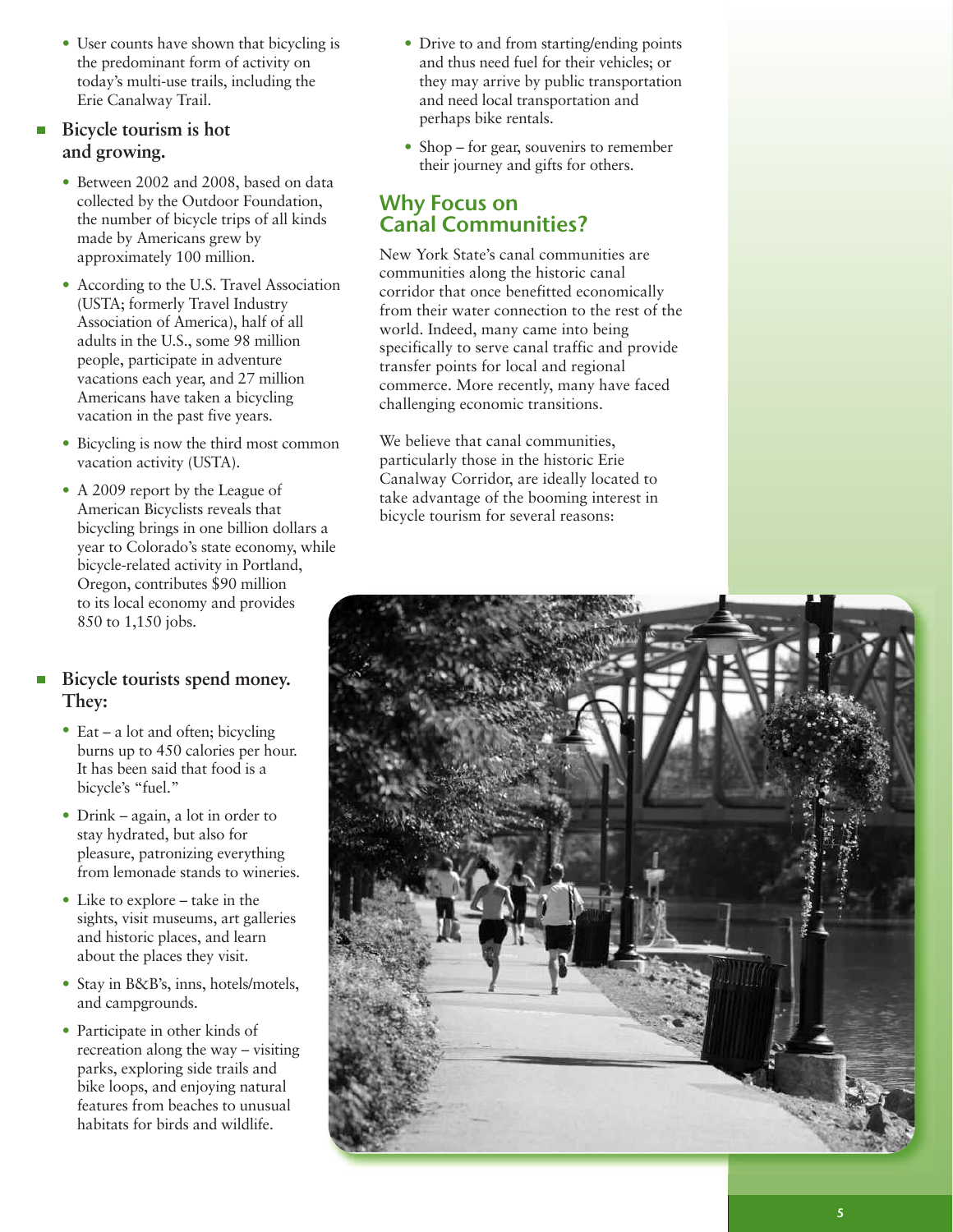*The trail boosts the overall tourism appeal of communities along it, thereby diversifying and further strengthening local economies.*

- **The Erie Canalway Trail is 75% complete** П as an off-road bicycling path. Additional construction is underway or planned.
- **Long-distance trails like the Erie Canalway**  $\Box$ **Trail can attract new customers to adjacent communities.** In a survey of businesses near the Great Allegheny Passage, a 150-mile rail trail in Pennsylvania, conducted before the trail was complete, 64% of respondents indicated that business had increased as a direct result of the trail's presence. On average, those surveyed estimated that more than a quarter of their business was attributable to trail use.
- **The Erie Canal has great name recognition** in this country because of its iconic standing in American history and legend.
- **Many canal communities offer easy access to their downtown business districts** for trail users because they are on or close to the canal and the adjacent trail.
- $\overline{\phantom{a}}$ **Bicycle tourists are part of the new "cargo" on the Erie Canal.** The Erie Canalway Trail has the ingredients needed to become a truly world-class bicycle tourism destination, once again connecting canal communities to each other and the world. It already is delivering significant numbers of bicycle tourists (and some walkers, inline skaters and others) to your community's doorstep, and its presence alone will boost local businesses.

### Beyond Bicycle Tourism

While the focus here is on bicycle tourism, the presence of the Erie Canalway Trail also enhances your community's appeal as a destination for people considering visiting for other reasons. By increasing the activity options available, the trail boosts the overall tourism appeal of communities along it, thereby diversifying and further strengthening local economies.

- A study of the economic impact of bicycling on the Outer Banks of North Carolina, a major U.S. tourism destination, found that 17% of **all visitors** surveyed engaged in bicycling during their stay and that 1%, in this instance more than 40,000 people, were drawn to a significant degree by the bicycling opportunities.
- Half of all summer visitors at Colorado ski resorts spend time bicycling and 40% said they would have altered their vacation destination if bicycling were not available.

In Portland, Oregon, a city noted for its biking facilities, a 2008 survey of people who had requested information on bicycling found that 78% of visitors said that bicycle-friendliness was a factor in their decision to visit.

Today the Canal System also is promoted as a "water trail" for kayakers and canoeists, drawing a growing number of recreational boaters. In addition, people walk the Erie Canalway Trail for enjoyment. These groups of tourists can benefit from many of the same services provided for bicycle tourists and will thus contribute to the economies of canal communities in similar ways.

Finally, evidence shows that the presence of trails in or near communities furthers community development in general by making them more attractive to entrepreneurs starting new businesses and employers considering relocating. That is, trails are seen as important contributors to the quality of life.

## Section 1 About Bicycle Tourists

## Why Attract Bicycle Tourists?

Bicyclists are potential customers who, like other tourists, can bring new revenue into your community and support your business. But there are some additional characteristics of bicycle tourists that make them an attractive audience for your marketing efforts:

- $\overline{\phantom{a}}$ **They are, on average, well-educated older adults from upper-income households**. In a survey of bicyclists on North Carolina's Outer Banks, 81% reported having a college degree and 78% gave household incomes of \$75,000 or more. In the Adirondacks, the mean annual income of bicyclist survey respondents was between \$60,000 and \$69,000. In a 2008 survey of users on the Great Allegheny Passage, a 150-mile rail trail in Pennsylvania, 83% of respondents were 35 or older.
- $\Box$ **They typically travel in groups of friends or family members**. In the Adirondack survey of people who had visited or were considering visiting for bike tours, for example, the average group size was five people.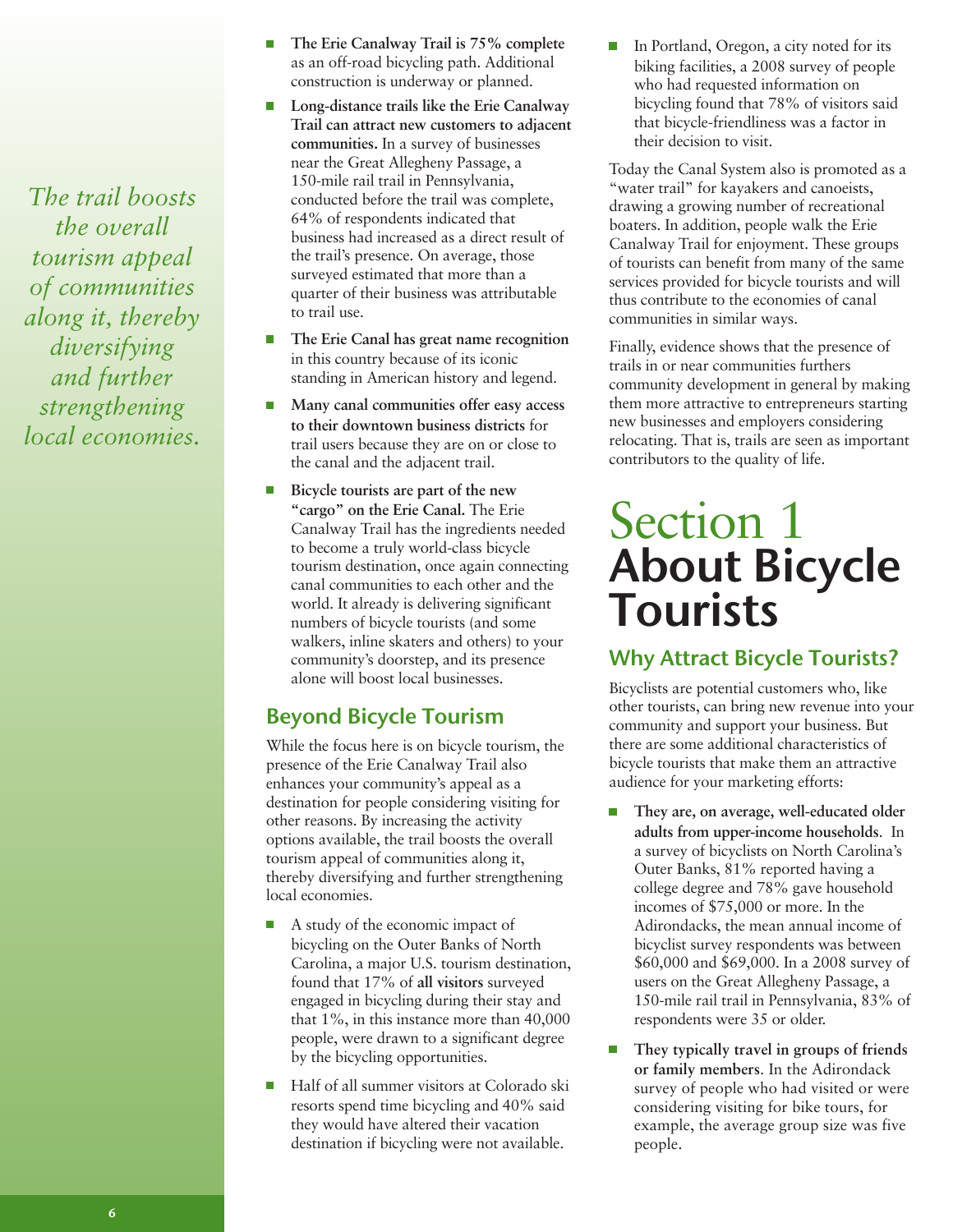- **They are interested in learning about your community and what makes it unique, and in participating in what it has to offer.** Having already chosen a slower-paced mode of travel, they will take time to enjoy what they encounter. They like to visit historic sites and museums, to find unusual shops, to tour wineries and farms, visit art galleries and theaters, explore natural features, and engage in other forms of recreation. When the website bicycletouring101.com conducted an online poll recently, 64% of respondents said that when they come to a new town, they prefer to "look around for nice restaurants, historical attractions and interesting things to do while (they) stay and visit."
- П **They spend money**. Many bicyclists who tour independently carry a minimum of equipment and pay for lodging in facilities ranging from hostels to hotels and meals in restaurants as they go. Sometimes known as "credit card cyclists" because of their willingness to buy what they need along the way, these cyclists have not been drawn to bicycle tourism because it is inexpensive.

Other cyclists carry much of what they need with them, perhaps including camping and cooking gear and food. These tend to be more frugal visitors, but still are likely to purchase food near the starting points of their trips and, at least on longer tours, need to resupply themselves periodically.

Finally, many cyclists engage in supported touring (guided tours) in which they join a group tour that is supported by an organization or business that makes all or most arrangements for lodging and food. For an end-to-end trip on the Erie Canalway Trail, for example, cyclists can spend up to \$1,500 each, depending on the type of lodging and meals included.

- **They are relatively low impact visitors**. If they arrive in your community on a trail, they do not contribute to traffic on your streets, occupy limited parking spaces, add significant wear and tear on infrastructure, or bring the noise and air pollution associated with motor vehicles.
- **They provide an incentive for preserving your canal community's unique character, historic heritage and natural features**. Because of their interest in exploring and

learning about the places they visit, they are likely to spend more money in communities that have preserved and interpreted elements of their past and their natural setting. Indeed, in a recent (2009) survey of heritage travelers, of which bicycle tourists are widely considered a sub-group, conducted for the U.S. Cultural & Heritage Tourism Marketing Council, 65% said that they seek travel experiences where the "destination, its buildings and surroundings have retained their historic character."

### What Bicycle Tourists Seek

Bicycle tourists choose possible destinations based on three broad characteristics:

- **The actual ride**, including length, difficulty and type of route.
- **Support and services** along the way, such as the availability of good maps, the ease of finding their way, and lodging and dining options.
- **Nearby attractions** (i.e., what there is to do and see).

#### **The Ride:**

- A tour between four and seven days long
- Riding between 30 and 50 miles per day (family groups tend toward the lower end, solo riders/small groups favor greater distances)
- Off-road trails and/or bicycle-friendly roads with low traffic volume and speed and paved, well-marked shoulders
- Physical challenge varying from easy to moderate (although some do prefer more challenging routes)

#### **Support and Services:**

- Clear, detailed maps and route descriptions
- Well marked/signed routes
- Convenient places to stay (preferences can range from campgrounds to higher end hotels)
- Readily-available options for food, from restaurants to snack bars to farm stands
- Services with a "bicycle-friendly" orientation

#### Bicycle Tourist **Characteristics**

They are, on average, well-educated older adults from upper-income households.

They typically travel in groups of friends or family members.

They are interested in learning about your community.

They spend money.

They are relatively low impact visitors.

They provide an incentive for preserving your community's unique character, historic heritage and natural features.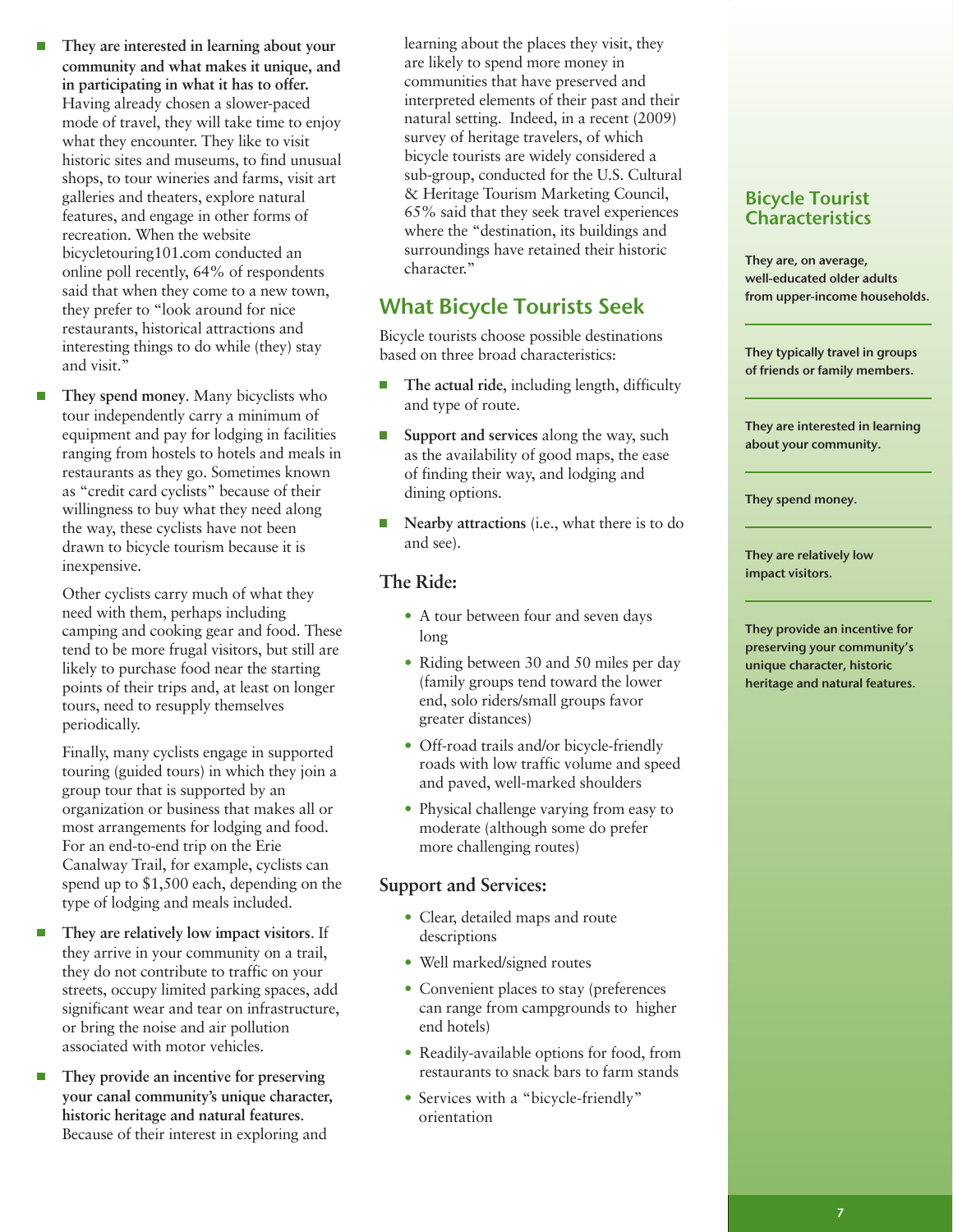#### Desirable Destination Attributes for **Bicyclists**

**Scenery** 

Rural Areas

Historic Sites and Parks

Culture and Uniqueness

#### **Nearby Attractions/Destination Characteristics:**

In the context of bicycle tourism, "destination" has a different meaning. For these tourists, it is all about the journey. So here, the word refers to the route to be followed, whether on a trail or roads. These attributes emerge as particularly important:

- **Scenery**. In the Adirondacks scenery was mentioned most frequently (59% of respondents) by cyclists as what attracted them to the region; it also topped the list of priorities in choosing a destination among Maine cyclists. Also, in an online poll at bicycletouring101.com, when asked about their favorite kind of landscape, the largest number of respondents preferred "flat lands with occasional rivers, lakes and rolling hills."
- **Rural areas**. This emerged as the number two attribute of a destination in the Adirondack study, which may be related in part to the preference for low traffic volumes.
- **Historic sites and parks**. Among the Adirondack cyclists, the most sought-after activity during a bicycling trip was visiting historic sites and museums.
- **Culture and uniqueness**. In Maine, this was the second most often desired characteristic in choosing a destination for bicycling. Also, in the online poll cited above, 64% of respondents said that when they come to a new town, they prefer to "look around for nice restaurants, historical attractions and interesting things to do while (they) stay and visit." This seems to reinforce both the interest in historic sites and the desire for unique experiences.

#### How Much Will Bicycle Tourists Spend?

In the 2008 survey of trail users on Pennsylvania's Great Allegheny Passage, 41% said that they stayed overnight in the vicinity of the trail for at least one night during their visit. These individuals reported spending approximately \$100 per day, including lodging, while using the trail compared to \$13 per day for those who did not stay overnight. Furthermore, 73% of the overnighters stayed two or more nights (unfortunately, the spending by this group was not separately tabulated).

An informal Vermont survey of more than 30,000 bicycle tourists in 1991 supports this finding and suggests that the figure may be higher: visiting (non-local) cyclists spent an average of \$115 per person per day. About 30% of this total was spent on lodging, while the rest was roughly equally divided among food, bicycle supplies and outfitters, and personal expenses.

Furthermore, the longer the bicycle trip, the more bicycle tourists tend to spend per day and the farther they are willing to travel to get to the location. For example, a study of the economic impact of bicycling in Maine found that the 2% of cyclists who went on cycling trips of two or more days accounted for 17% of all bicyclists' spending. In addition, 80% of cyclists reported that they would travel no more than 100 miles to reach a location for a one-day trip, while 90% said they would travel more than 100 miles for a four to seven day tour and over 80% were willing to travel 300 miles or more for a trip longer than a week.

Maine survey respondents also said they would travel farther to bike on a multi-use trail than to use roads.

In the case of the Great Allegheny Passage, people who traveled 50 miles or more to get to the trail spent about twice as much per day as those who traveled less than 50 miles. Our general rule of thumb regarding spending is that day trippers from outside the immediate area spend four times as much as local cyclists, and multi-day cyclists spend twice as much per day as day trippers.

#### **Bicycle Tourism can Generate Big Money.**

Based on these studies, we estimate that those who take long-distance, multi-day bicycling vacations spend between \$100 and \$300 per day on food, lodging, and other items, with "credit card cyclists" typically near the upper end of this range. A group of six cyclists, therefore, each spending \$250 per day on, say, a seven-day trip would leave behind \$10,500 along their path. *If the Canalway Trail could attract 1,000 such bicycle tourist groups in a season, those visitors would contribute \$10.5 million to canal community economies.*

#### **Is this a Reasonable Expectation?** Here is some evidence:

Missouri's Katy Trail, a 225-mile rail trail under development since 1982, draws 350,000 bicyclists per year, about a third of whom (100,000+) are tourists from outside the local area.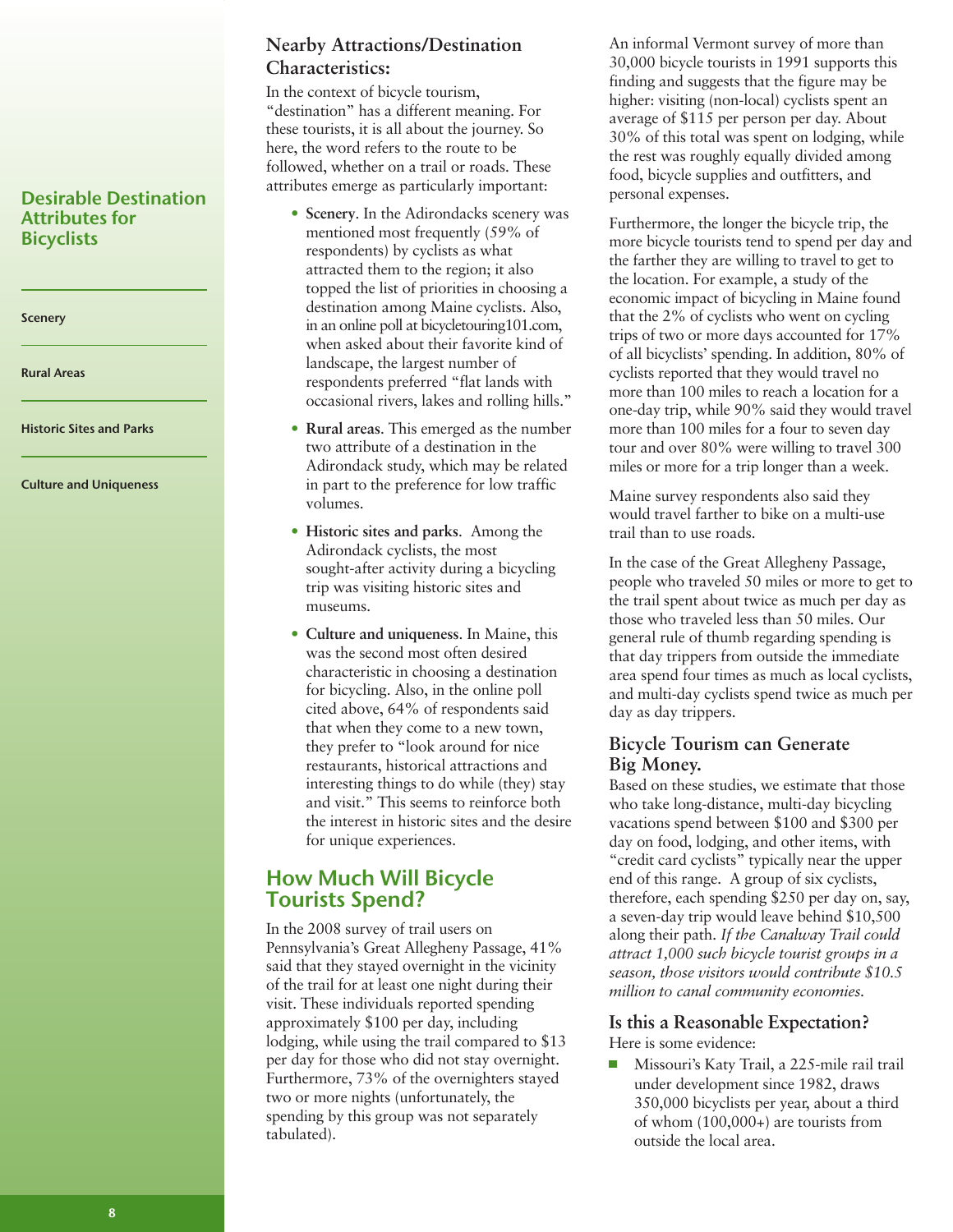- A 2007 economic impact study of the Great Allegheny Passage, not yet complete at the time, determined that it was generating \$12.5 million in revenue annually.
- And the New York State Canal Corporation's 2008 report, "Economic Impact Study of New York State Canal Tourism," estimated that 2.4 million "day-use visitors" of all kinds use the Canalway Trail system each year.

It seems likely, therefore, that the economic impact of the Erie Canalway Trail will reach, and perhaps exceed, the above figure.

#### How Will Bicycle Tourists Discover You?

Before they can even decide whether the Erie Canalway Trail is an attractive destination, bicycle tourists must become aware of the opportunities the trail offers. How they typically do that may surprise you.

#### **Word-of-mouth – the most powerful influence.**

A survey of previous and potential bicycle tourists in the Adirondack region of New York found that word of mouth via friends, family, co-workers, and a growing number of online journaling sites and blogs, is the most influential information source for making decisions on where to go, with nearly 60% of respondents relying significantly on it.

In a 2006 user survey of the Pine Creek Rail Trail in Pennsylvania, 48% of the respondents said they learned of the trail through word-of-mouth. Another 18% identified the

Internet as a source of information. The latter includes several blogs and interactive sites where people can post their own experiences, which can be seen as a form of word-of-mouth communication.

This means that, by welcoming and serving bicycle tourists today, you are also creating a cadre of promoters who will be a major source of publicity for the trail, your community and your



business that will bring even more customers in the future. Further, it also means that the future of your business and your community is intimately linked to the success of other businesses and canal communities and to the appeal of the Erie Canalway Trail.

Your task, then, is to help give these visitors the experience they are seeking, thereby generating positive word-of-mouth "buzz."

## Section 2 About the Erie Canalway Trail

## **History**

Most New Yorkers know the basic history of the Erie Canal: almost 200 years ago (1825) its opening fulfilled a vision of a waterway connecting America's seaboard with the growing interior of the young country, spurring the growth of canal communities along its route. Adjacent to the canal, of course, was the towpath, trod by mules pulling the canal boats an astounding four miles per hour. That towpath was the precursor of much of today's Erie Canalway Trail.

*Adjacent to the canal, of course, was the towpath, the precursor of much of today's Erie Canalway Trail.*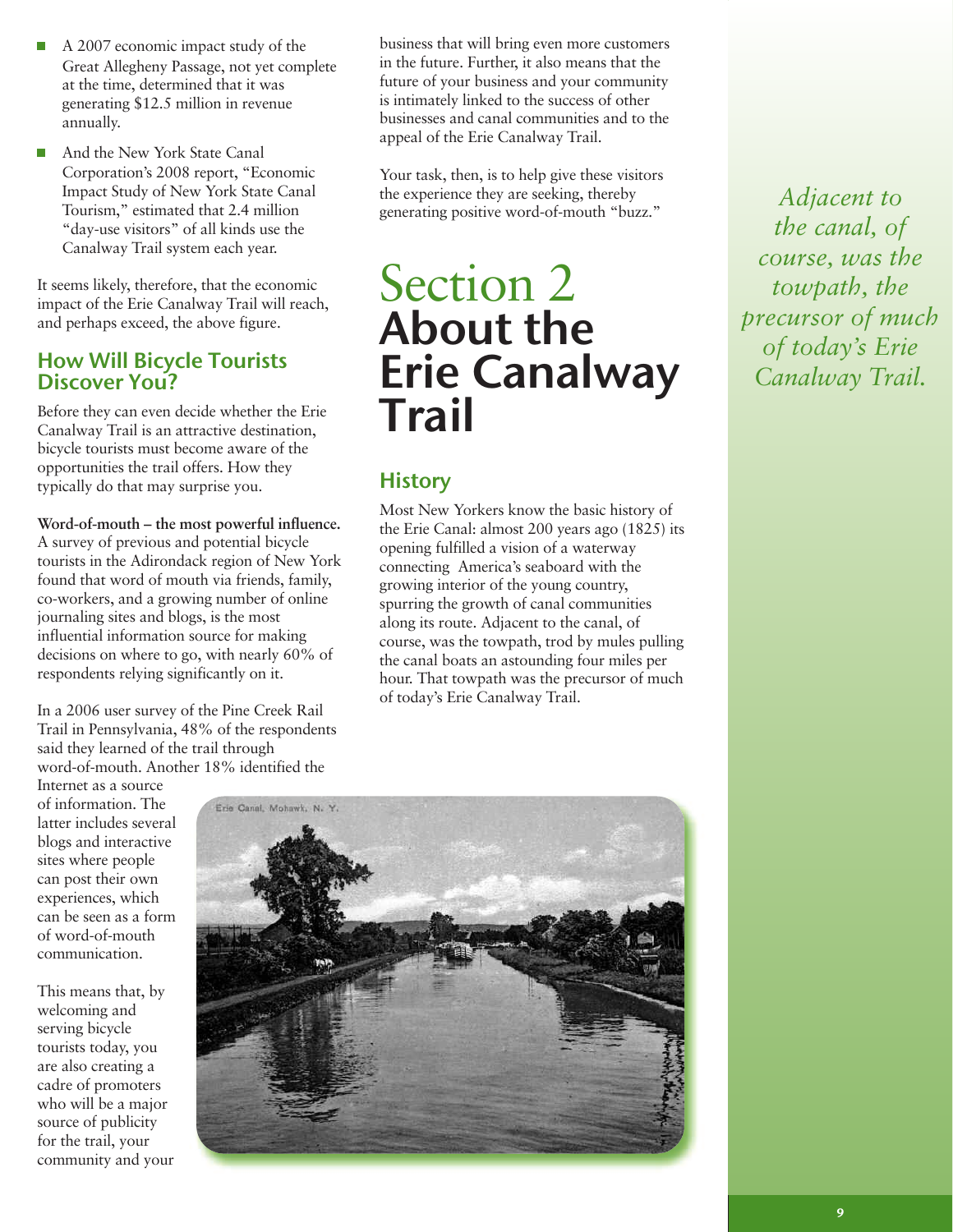In addition to the Erie Canal, New York also built canals connecting the Erie to Lake Champlain (the Champlain Canal), Lake Ontario (the Oswego Canal) and Lakes Cayuga and Seneca (the Cayuga-Seneca Canal). Today these canals form the state's 524-mile Canal System.

As the canal waned as a commercial transportation route, canal communities began seeking new ways to benefit from the canal's presence.

In 1995, the Canal Corporation, which operates and maintains the canal system, issued the *NYS Canal Recreationway Plan,* which called for repositioning the canal corridor as "a linear park … for recreational use … to enhance the economic development potential of the canal regions." Among its recommendations was the creation of an end-to-end trail "providing significant recreational opportunities, … enhanced access, and linkages to other trails." The idea of the Canalway Trail was born.

The vision for the Canalway Trail system includes eventual trails along all components of the Canal System. This guide focuses on the Erie Canalway Trail for several reasons: it is the longest, most nearly complete, and best

known, and therefore is the one that is ready now to serve as a magnet for bicycle tourists. Those who come to cycle the Erie Canal will form a ready-made customer pool for the other trails as they are further developed, and the information in this guide will apply equally well to canal communities along them. In 2000 Congress designated the entire canal system, its 234 communities and the Canalway Trail as part of the Erie Canalway National Heritage Corridor.

## The Trail Today

The Erie Canalway Trail today is about 75% complete, with 270 miles (out of 360) of off-road pathway in place. Additional construction is planned as funding becomes available.

The Erie Canalway Trail is a multi-use trail, designed to accommodate pedestrians, bicyclists, and, where paved, in-line skaters, as well as cross-country skiers and, in some places, snowmobilers during the winter. Much of the trail has a stone dust (crushed and compacted limestone) surface, but there also are significant paved (asphalt) sections. A few sections have a natural surface (dirt and vegetation).



*The Erie Canalway Trail today is about 75% complete, with 270 miles of off-road pathway in place.*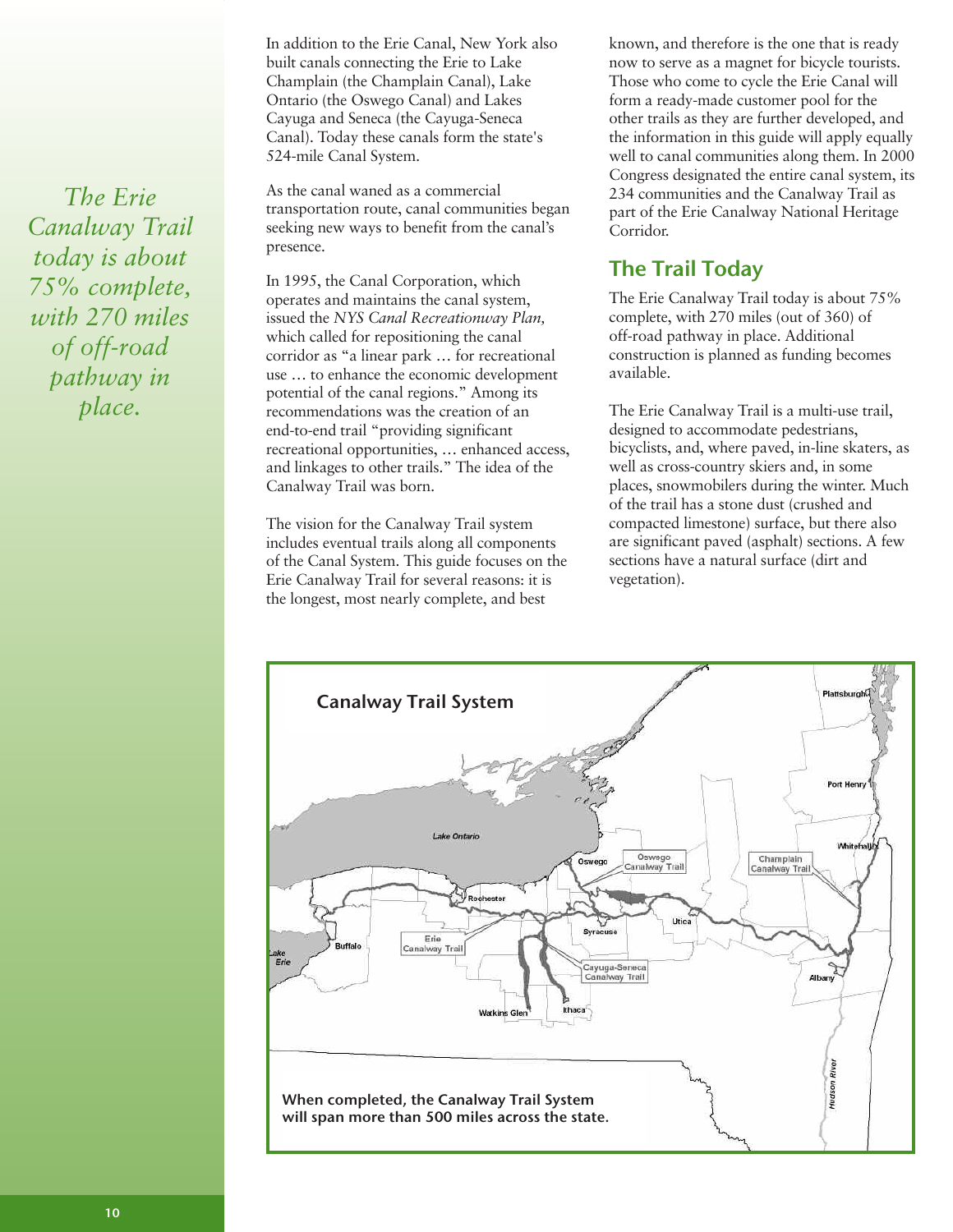#### An Emerging Bicycle Tourist Magnet

User counts conducted annually (2005-2009) by Parks & Trails New York along the trail have shown that bicyclists account for more than half – more than 60% in some places – of all trail users. From other studies, it is clear

that bicyclists make up an even greater share of longer-distance trail users. In turn, it is the long-distance riders who have the greatest need for services, generally come from farther away, and spend the most money.

The Erie Canalway Trail meets many of the top preferences of bicycle tourists.

## Erie Canalway Trail Characteristics Compared To Bicycle Tourist Trip Preferences

| <b>Bicycle Tourist Preference</b>                                                              | <b>Erie Canalway Trail</b>                                                                                                                                                                                                    |
|------------------------------------------------------------------------------------------------|-------------------------------------------------------------------------------------------------------------------------------------------------------------------------------------------------------------------------------|
| A tour of 4 to 7 seven days, riding 30 to 50<br>miles per day                                  | Full length: 7 days at approx. 50 miles per day;<br>many options for fewer days, fewer miles/day                                                                                                                              |
| Bicycle-friendly roads with low traffic volume<br>or off-road trails                           | 75% is a premiere off-road trail now; eventually all<br>will be. Many quiet, country roads for exploring<br>surrounding countryside and communities                                                                           |
| Physical challenge varying from easy<br>to moderate                                            | Relatively easy cycling with occasional more<br>moderate sections                                                                                                                                                             |
| Clear, detailed maps and route descriptions                                                    | Detailed maps available for all sections *                                                                                                                                                                                    |
| <b>Convenient lodging and food options</b>                                                     | Many lodging and food options available:<br>charming B&B's, quaint inns, hotels/motels,<br>campgrounds; varied restaurants, farmers'<br>markets, farm stands, ice cream and snack bars,<br>specialty food shops               |
| Services with a "bicycle-friendly" orientation                                                 | Growing awareness among community leaders<br>of the importance of being "bicycle-friendly"<br>and an eagerness to meet cyclists' needs                                                                                        |
| Opportunities to enjoy scenery, rural areas,<br>historic sites, culture and unique communities | Traverses the state's most beautiful rural<br>scenery, leads into many picturesque,<br>culturally unique and historic canal<br>communities with an abundance of museums,<br>historic sites, art galleries, and places to shop |
| Travel up to 300 miles (sometimes more)<br>for a 4- to 7-day trip                              | More than 30 million people live within 300<br>miles of the trail, which is readily accessible at<br>multiple points by car, train and air service                                                                            |

*\* Parks & Trails New York has published a guide book to the entire Erie Canalway Trail with detailed maps and has posted similar information on its website. The Canal Corporation also has a printed map of the full Canalway Trail system. Other maps and guides to specific trail segments are available.*

*The Erie Canalway Trail meets many of the top destination preferences of bicycle tourists.*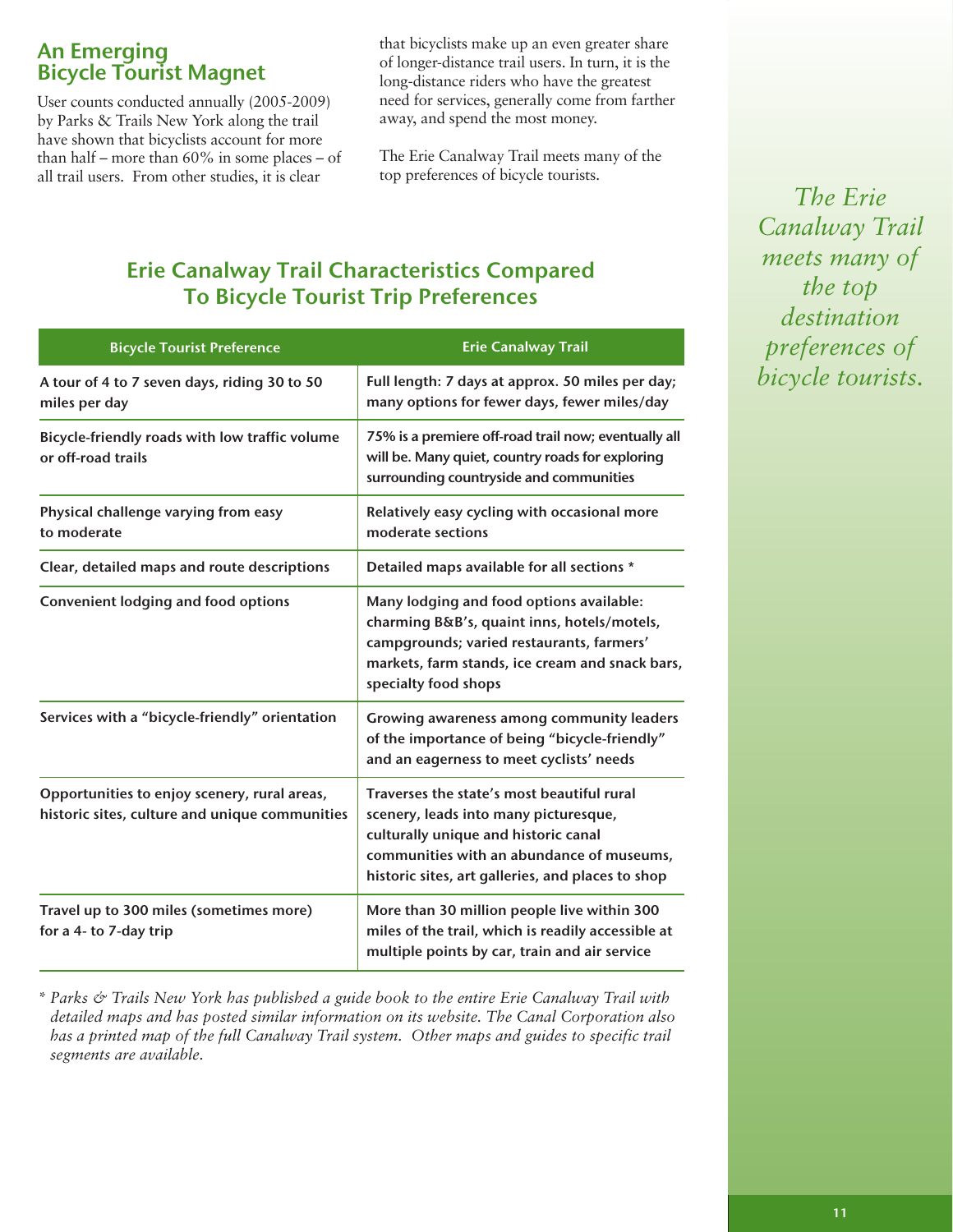*The key to success lies in the combined efforts of local community leaders and businesspeople like you. Collectively, you can create the memorable trail experiences that will spread far-and-wide through word-of-mouth communication and then bring more visitors – and more business – to your door.*

In addition, the experience offered today by the Canalway Trail already invites both return visits and word-of-mouth promotion. Among participants in Parks & Trails New York's Cycling the Erie Canal bike tour, 80% say they would consider returning to the trail on their own, and 95% would recommend the trip to friends or family members.

### A Vision for the Future

The Erie Canalway Trail already is attracting a significant number of bicyclists who are supporting local businesses. But so much more is possible. Imagine an Erie Canalway Trail of the future that:

- m, Consists of a clearly marked, well-maintained, safe, and completely off-road pathway extending for 360 miles between Buffalo and Albany.
- $\Box$ Passes through or near scores of communities offering unique experiences by connecting trail users with their current cultures and historical roots.
- Provides easy access to these communities via trailside "gateways" that guide bicyclists to the services, facilities and attractions they seek and bicycle-friendly design features.
- Brings trail users into contact with welcoming local residents who appreciate their value to the community.
- Is renowned across the country and overseas because of its association with the famous Erie Canal as well as coordinated marketing efforts and the word-of-mouth communication by enthusiastic bicycle tourists.

In achieving this vision, there will be important

roles for elected officials at all levels, as well as regional and statewide tourism and advocacy groups, particularly in finishing the trail and coordinating marketing efforts. The key to success lies in the combined efforts of local community leaders and businesspeople like you. Collectively, you can create the memorable trail experiences that will spread far-and-wide through word-of-mouth communication and then bring more visitors – and more business – to your door.

# Section 3 Building a Bicycle-friendly Business

Okay, you've begun to think about and address the needs of your bicycling customers. As a business owner or operator, the steps you choose to take will vary with the nature of your business and other factors. And you can proceed incrementally. Bicyclist friendliness is a matter of degree rather than a "yes or no" quality.

## Becoming Bicycle-friendly

#### All Businesses

- $\blacksquare$  Have and conspicuously display maps of the downtown area, community or region, as appropriate.
- Know the answers to likely bicyclists' questions:
	- Where is the nearest bike shop? When is it open? Is there someone who can help with bicycle repair after hours?
	- Where is the nearest ATM?
	- Where can I check my email?
	- What restaurants, snack bars and grocery stores are nearby?

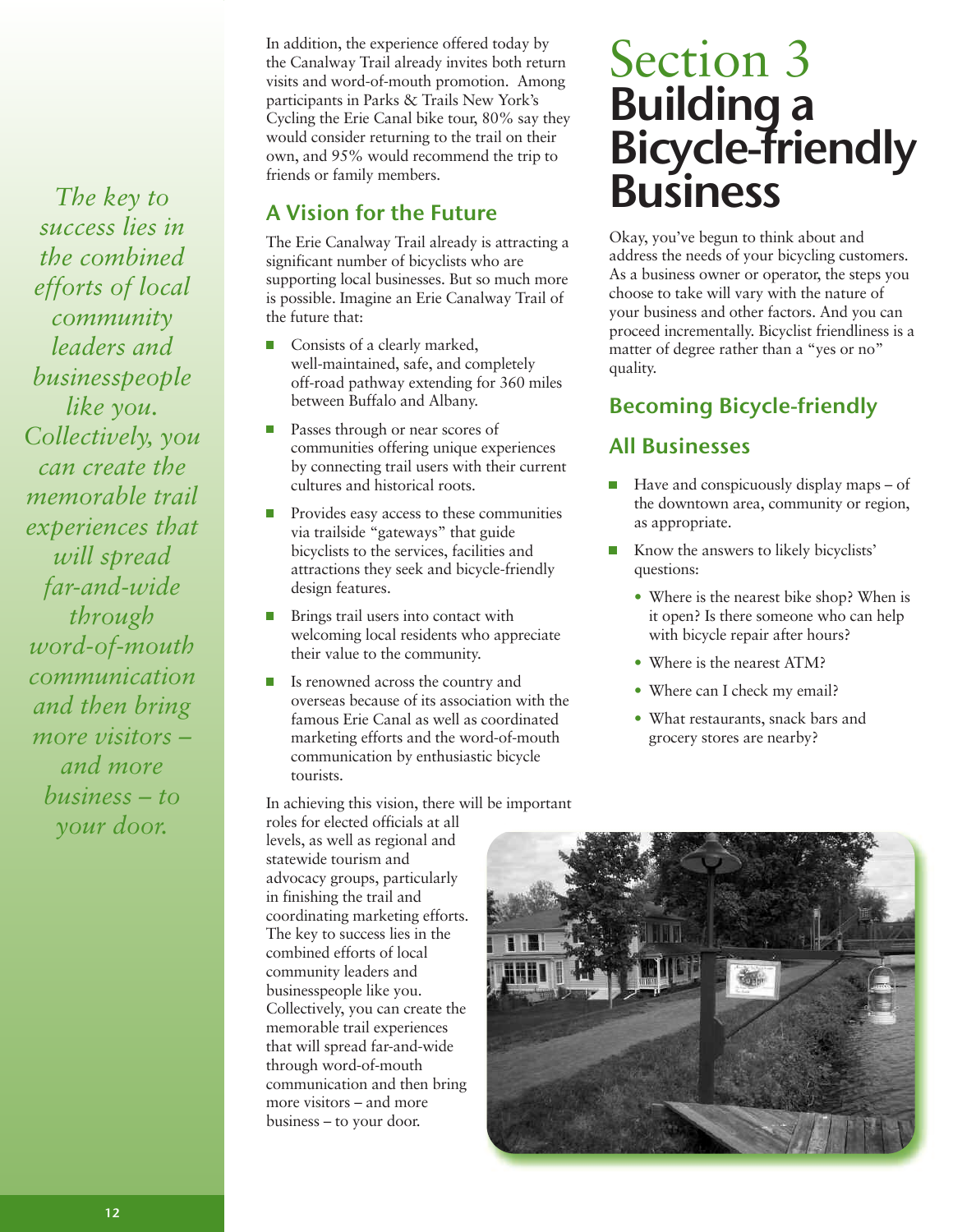- What are the lodging/camping options in your community?
- Are there laundry or shower facilities nearby?
- Where is the closest hospital or walk-in medical clinic?
- How do I get back to the trail?
- $\sim$ Have information on side trips, bike loops, and other points of interest in the area.
- Have key equipment on hand to lend:  $\Box$ extra locks for the bike rack, a tire pump, some basic repair tools.
- Provide places to recharge cell phones.
- Be a "bicycle ambassador": keep an eye out for bicyclists who seem unsure of where to go or are having mechanical problems.
- Offer lockers for temporary storage of helmets, packs, and purchases.
- Collaborate with neighboring businesses on shared facilities such as bike racks, lockers, or restrooms if needed.
- Be an advocate for making your entire community more bicycle-friendly (see Section 4).

### **Restaurants**

- Publicize that patrons in bicycling attire are welcome.
- $\Box$ Offer vegetarian and heart-healthy menu options. Bicycle tourists tend to be more health conscious than the average person.
- Include hearty meals such as a "bicyclist breakfast;" bicyclists burn lots of calories.
- $\sim$ Post your menu outside where cyclists can easily see it.
- Offer easily carried snacks such as energy bars and dried fruit.
- Provide order delivery to nearby bicyclist  $\overline{\phantom{a}}$ campgrounds and other lodging facilities.

#### **Retailers**

- Offer shipping. Because bicyclists cannot take much with them, their buying options are limited unless you will ship their purchases for them. Make it obvious to potential customers that this service is available.
- **Tale** Sell postage stamps and accept outgoing mail.
- m, Carry small, place-specific mementoes of your community, such as patches or decals. We envision a time when every canal community has a patch, say, with "Erie Canalway Trail" at the top or bottom along with the name of the community and the image of a local landmark.
- Consider providing a computer station for П Internet access.

## Lodging Establishments

- Permit one-night stays, at least for cyclists.
- Show interest in the day's journey during the registration process.
- Provide indoor parking space on the first  $\mathcal{L}_{\mathcal{A}}$ floor or allow guests to take their bikes into their rooms.
- Have laundry facilities on site or nearby.
- Have menus for and directions to restaurants.
- Have computers for access to **Tale** email/Internet.
- Offer cold beverages/snacks on arrival.
- Provide an outdoor space for working on **Tale** bikes, including water source for washing.
- Accept resupply packages mailed ahead by cyclists.
- Offer shuttle service for bicyclists *and their*  $\Box$ *bikes* from/to the trail, including drop off-bike back service. As an extra service, offer a shuttle to local restaurants.
- $\Box$ Have secure storage for luggage and multi-day parking for those who arrive by car and plan overnight bike trips.
- Offer bike rentals yourself or through  $\mathbf{r}$ another business.
- If you run a B&B, participate in the Empire State Bed and Breakfast Association's "Welcome Bicyclists!" program.

*Bicycle-friendliness is a matter of degree rather than a 'yes or no' quality.*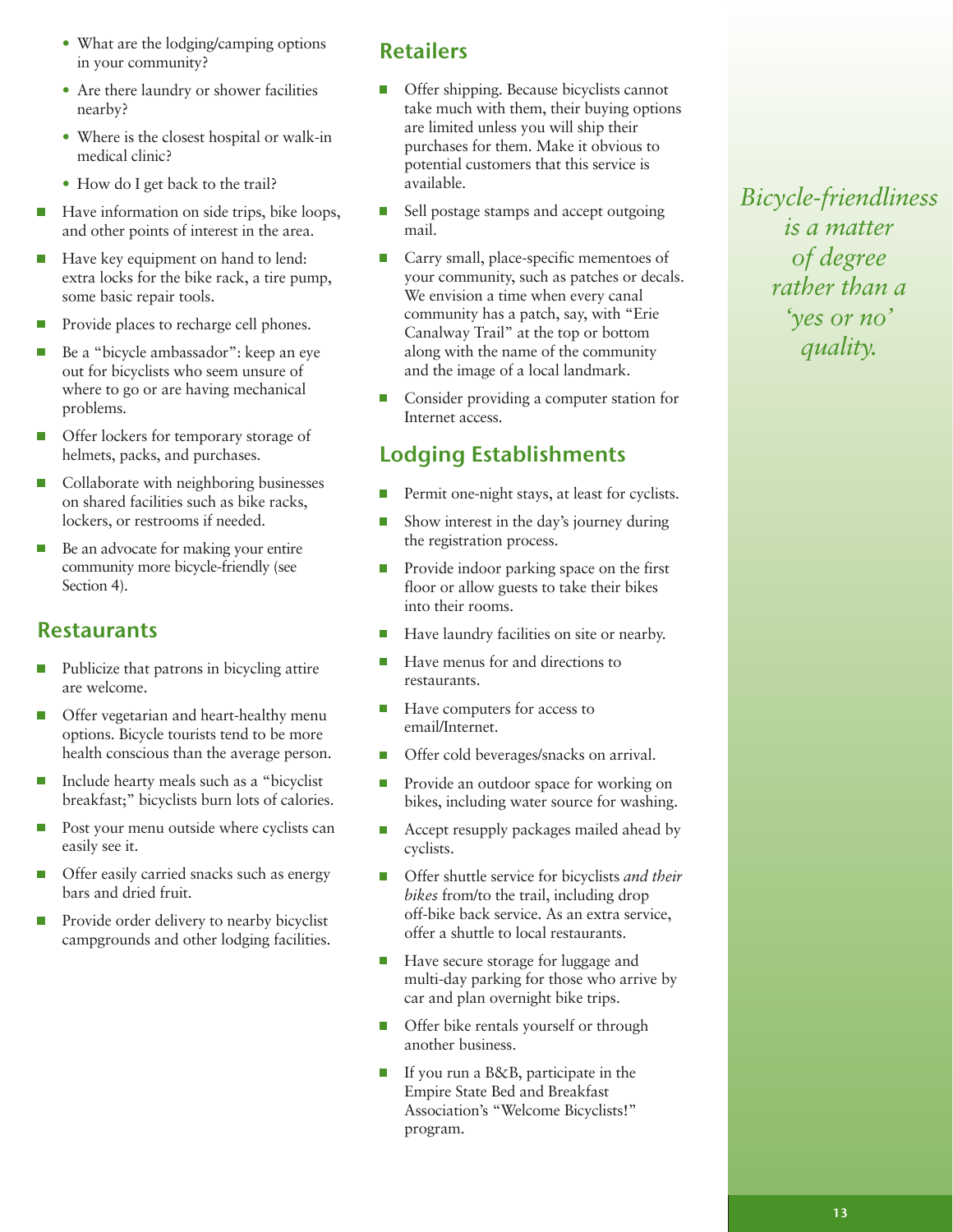*Bicycle tourists crave information! Especially about where they are or soon will be and where they can find what they need.*

# Section 4 Creating a Bicycle-friendly<br>Community

While individual businesses that understand and cater to the needs of bicyclists are essential building blocks of a bicycle-friendly community, a broader, community-wide effort to appeal to trail users – to get their attention and attract them into your community – is key.

#### The Basics of Being a Bicycle-friendly Community

For about a century, we have designed or redesigned our communities and transportation systems around the automobile. This orientation is so ingrained that it can be challenging to recognize the obstacles it presents to people who travel by other means.

Bicyclists do have different needs than motorists. What if a significant number of your guests or shoppers were to start arriving by bicycle instead? Would they feel like valued customers? Would they leave eager to tell others about their experience?

Services that have a "bicycle-friendly" orientation are important to bicycle tourists.

**Fundamental elements of becoming bicycle-friendly.** Whether you run a B&B or

a hardware store, staff a welcome center or a museum, or serve on a city council or a planning board, consider these steps:

- **Shift your perspective**. To grasp the needs of traveling bicyclists, there is no substitute for being a bicyclist. Bike from the trail into your community; go where visiting bicyclists are likely to go – restaurants, lodging, shops, historic sites, etc. Can you find them readily? Do you feel safe? What barriers do you encounter?
- **Welcome bicyclists**. Offer the services and facilities they need. Start with some simple signs: "Welcome to YourCanalCommunity" on the trail itself; "Bicyclists Welcome" at businesses, attractions, parks, etc. If your community has a "bicyclists welcome" program,

participate in it and display the logo; if not, start one to encourage others to consider bicyclists' needs (see Section 5).

- $\overline{\phantom{a}}$ **Give them information.** Bicycle tourists crave information! Especially about where they are or soon will be and where they can find what they need. When we ask participants in Cycling the Erie Canal what improvements they would like to see, "more signs telling us where we are and how far it is to the next town" is always at or near the top of the list.
	- On the welcome sign, include "Information ¼ mile," as appropriate.
	- Make sure there are street name signs at all road crossings and overpasses.
	- Post "you are here" maps in key locations around your community.
- **Help them find you.** Trial-and-error doesn't work well for bicyclists who have just ridden 30 or 40 miles. Use a map and/or signs to show the way from the trail into your community. If you are not close to the trail, work with other businesses and community leaders to develop a "gateway" on the trail with a directory of businesses and their locations.
- $\Box$ **Provide safe access.** Be sure that the roads bicyclists will use to get from the trail into your community or to your business are bicycle-friendly with:
	- Paved, clearly marked bike lanes or road shoulders that are kept free of broken glass and other debris.
	- Signs and pavement markings to alert motorists to the likely presence of bicyclists.
	- Where feasible, off-road bike paths to major destinations.
- $\Box$ **Bicyclists need parking, too!** Once bicyclists find you, then what? Bicycles need protection from theft and, if possible, weather. Provide convenient and secure bicycle parking facilities (bike racks). Keep them in good condition and the area around them clean. They should be in a lighted area if they will be used after dark and, ideally, covered for shelter from rain.
- **Don't hide the amenities.** Make water and public restrooms easy to find. If not clearly visible from the trail, provide directions. If public facilities aren't available, will businesses open theirs? Rest and shelter are important to bicyclists, too; chairs, benches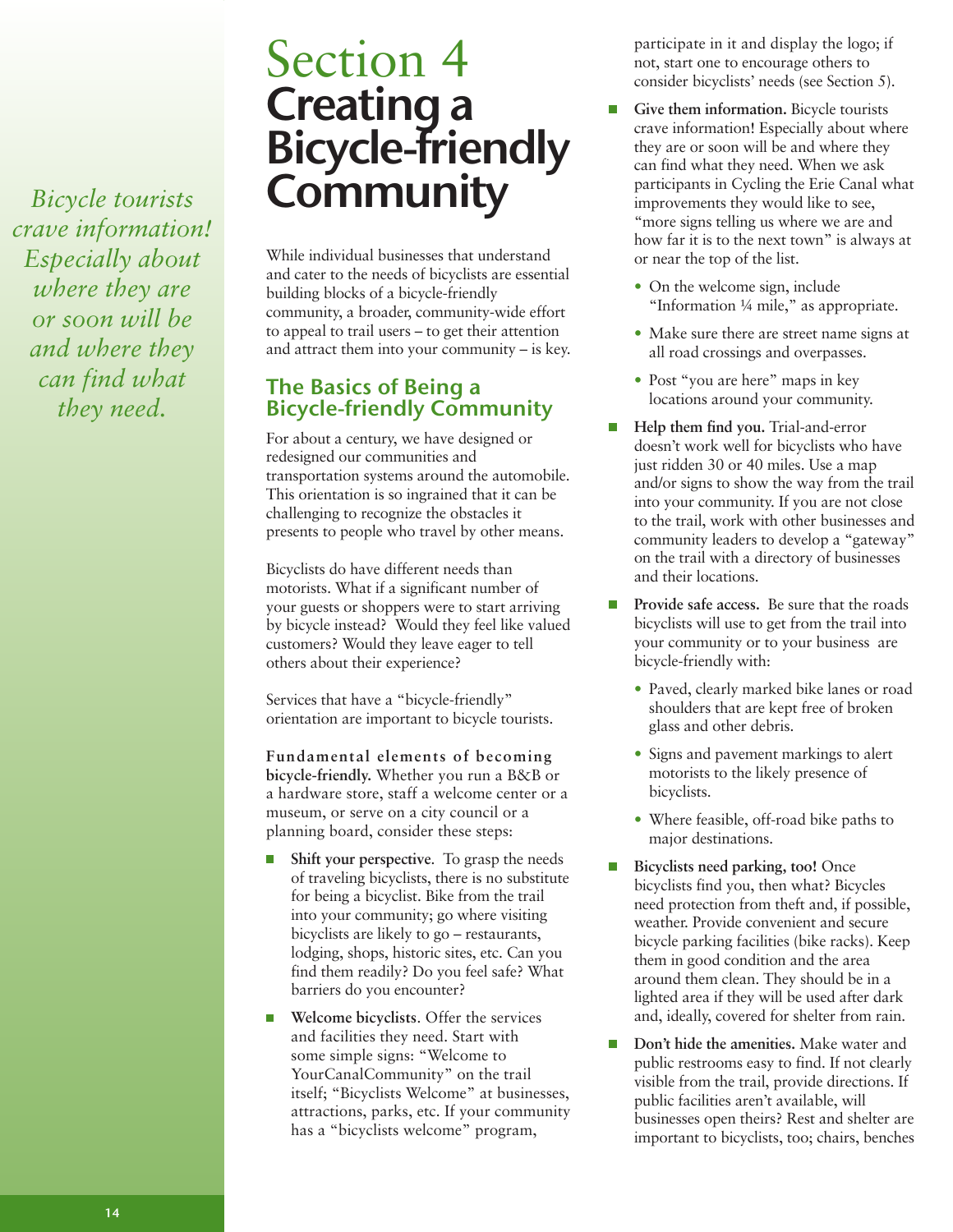and covered porches or pavilions in parks are great. Compile a list of places where showers are available (e.g., health clubs, the YMCA/YWCA, a welcome or visitor center, nearby state parks).

## Going Beyond the Basics

At the community level, being bicycle-friendly refers to:

- The ease with which cyclists on the Canalway Trail can learn about and find their way to services they need.
- The degree to which they can readily explore and experience the uniqueness of a particular community.

In seeking to enhance these two qualities, the task can be seen as consisting of three stages:

- **Drawing bicyclists in**; getting them to pause long enough to discover what you offer and then, by appealing to their interests, enticing them to leave the trail and explore your community.
- **Facilitating travel** into and throughout your community.
- **Delighting them** with what they find.

Although the specific steps you take in each of these phases will depend on your community's particular situation and attributes, there are some elements to consider that can be adapted to most circumstances. As with individual businesses, canal communities can adopt an incremental approach to becoming more bicycle-friendly, undertaking simpler and noor low-cost steps first and more complex or expensive ones later.

Keep in mind, also, that becoming more bicycle-friendly will directly benefit all residents of your community as much as it does bicycling visitors. By broadening options for transportation, recreation and physical activity, it will contribute to improved health, a cleaner environment and an enhanced quality of life.

## Getting Started

**Who is going to make it happen?** Making changes to attract more bicycle tourists cannot be done by one or a few business owners. It will require broader community participation and decision-making.

Once your community has decided, through municipal legislative debate, public forums or other means, that it wants to better serve bicycle tourists using the Canalway Trail, a group must be designated to provide the leadership needed to move forward. This might be an existing group, such as a downtown revitalization committee, chamber of commerce or industrial development agency, or a new one formed to focus on this effort. Regardless, inclusion of all stakeholders and ongoing opportunities for public engagement are important for long-term success.

**Preparatory Steps.** Here are some initial steps you can take at minimal cost to lay the foundation for becoming more bicycle-friendly and attracting more bicycle tourists:

- $\Box$ **Establish a Bicycle (or Bicycle and Pedestrian) Advisory Committee** that could either lead the effort or provide citizen input to the group that is leading it. Such committees are municipally-appointed and can be good vehicles for involving a range of stakeholders.
- **Formally set a goal of encouraging and facilitating bicycling** in your community and becoming a center for bicycling.
- **Start a "Bicyclists Welcome" program** if your community doesn't have one. Create for display a distinctive logo for businesses that pledge to offer some bicycle-friendly amenities, such as covered and locked bicycle storage, tools for minor bike repairs, no-smoking rooms, and healthy and filling breakfasts. Use the Canalway Trail logo on promotional materials, your website and welcoming signs.
- m, **Adopt a "complete streets" transportation planning policy** that requires consideration of bicycle use in road projects.
- **Commit to including bicycle facilities** in m. other community plans and projects.

In taking these steps, and in developing a community tourism initiative in general, it is important to offer all residents opportunities to be involved and provide input and feedback throughout the process.

Once your community has decided to become more bicycle-friendly and identified leadership, it's time to consider actions to take at each of the three stages of welcoming bicycle tourists.

*Becoming more bicycle-friendly will directly benefit residents as much as it does bicycling visitors.*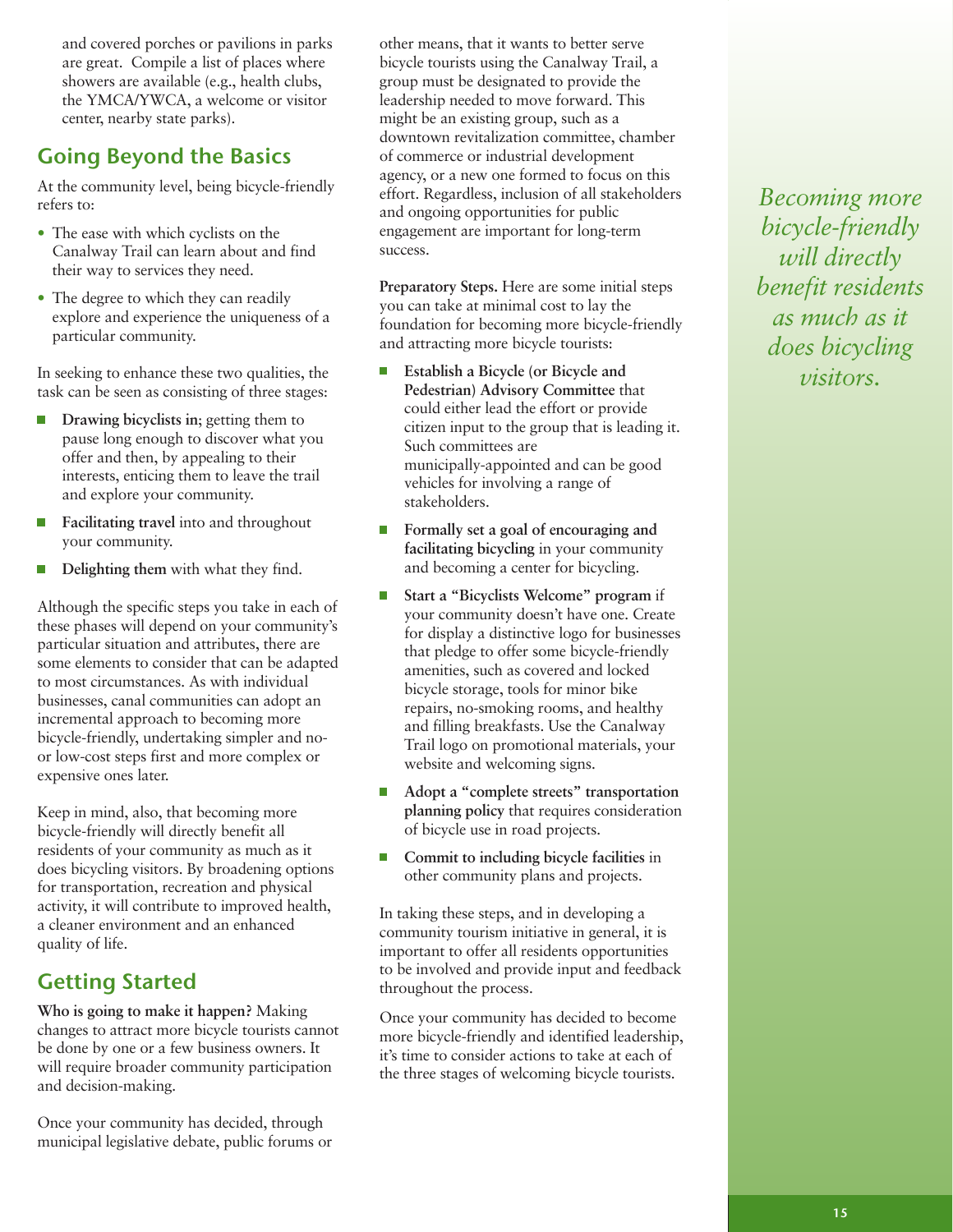*You must answer the bicycle traveler's question, "What is here that's of interest to me?"*

### Drawing Bicyclists In

If the Canalway Trail runs through or immediately adjacent to the heart of your community, getting the attention of trail users will be relatively easy. You are hard to miss. If, on the other hand, the trail is only on the outskirts of your community, getting noticed may require more effort. In either case, once you have their attention, you must answer the bicycle traveler's question, "What is here that's of interest to me?" Consider the following actions:

- ш **Create a community gateway**. Clearly identify the main access point into your community with a trailside "gateway" conveying the message that "You have arrived!" A gateway could include:
	- An attention-getter. Something that makes people want to learn more. Art such as a mural or sculpture works well, perhaps related to your community's history. Other options: landscaping and plantings, benches, a banner above the trail or the adjacent street.
	- A wide spot making it easy for cyclists to pull over to the side and a bike rack to encourage more than a brief pause. The bike rack itself can be an attention-getter with creative design.
	- Another welcoming sign with a "you are" here" map showing the location of important services (bike shops, restaurants, lodging, laundry facilities, etc.), attractions and amenities.
	- An introduction to your community, its history and current identity.
- A rack for cards or brochures of local businesses, and a bulletin board for announcing community events. These work best if you have someone dedicated to keeping them current and neat.
- Menus from local restaurants.
- **Develop a welcome center** within easy  $\Box$ reach of the gateway where visitors can learn more about your community and seek respite from sun or rain. Some gateway components listed above can be provided there, as can important amenities identified in Section 3.

## Facilitating Access and Travel

Once you have successfully captured cyclists' attention, the next stage is to make it as easy and comfortable as possible for them to leave the trail, find needed services, explore your community, and, later, return to the trail. The emphasis given to this stage will depend, in part, on the size of your community and its proximity to the trail. Here are some steps to consider:

- **Establish a clear, safe connection to your community**. In most cases this will be a road or series of roads, but if an off-road option exists, or could in the future, that is ideal. This connection should:
	- Begin at the gateway with a map and/or signage showing which way to go.
	- Use additional signs along the route as needed to guide and reassure cyclists.
	- Use pavement markings as appropriate to supplement signs.





Brockport's welcome center has free bikes for loan so that visitors arriving by other means can explore the trail – and perhaps become future bicycle tourists.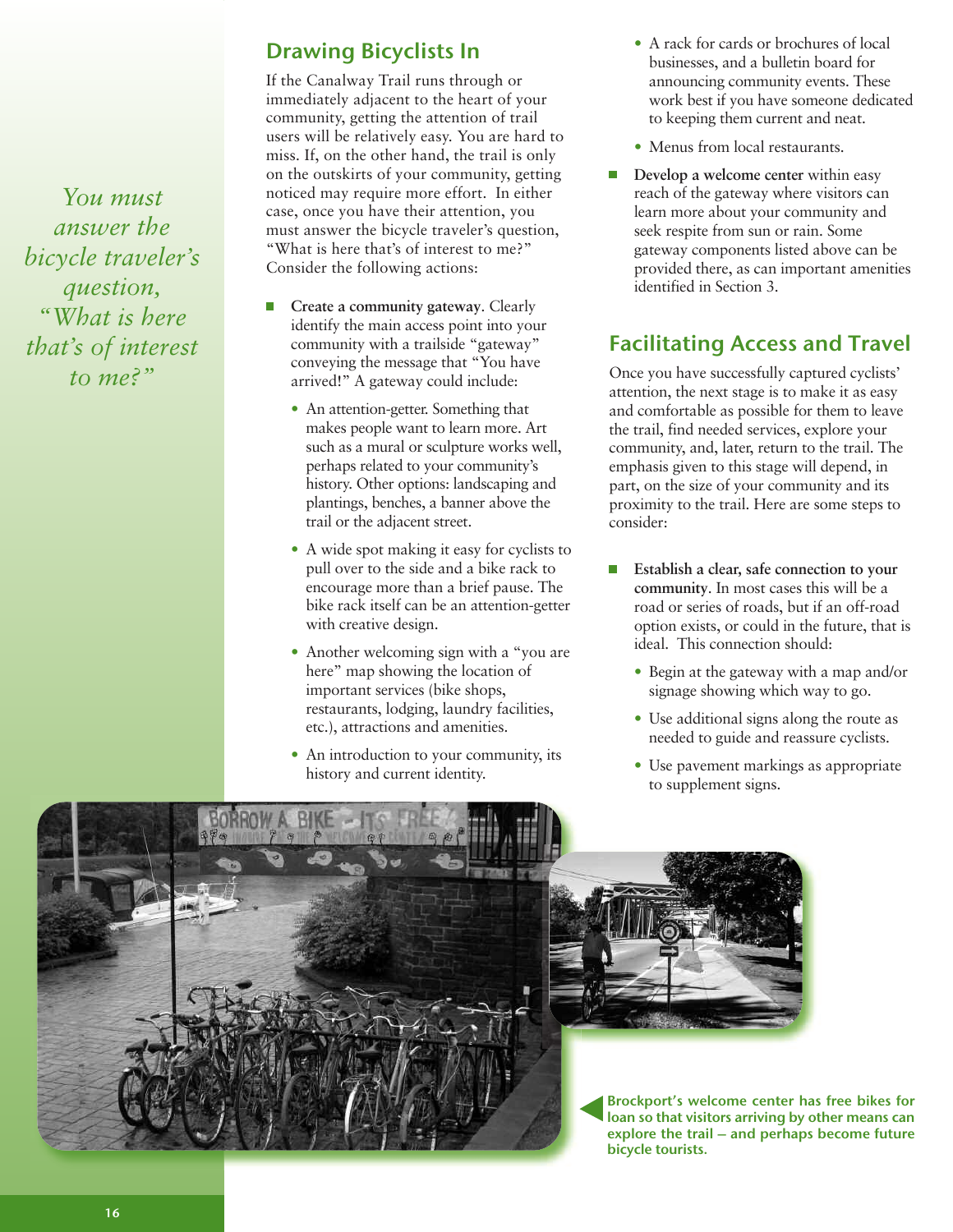- Guide cyclists back to the trail when they are ready to move on; use signs and/or pavement markings for this purpose as needed. The Canalway Trail logo with arrows could work well.
- **Make your roads bicycle-friendly.**
	- Repair/repaint bike lanes and shoulders when needed; small cracks and holes cause greater problems for cyclists than for motorists.
	- Avoid dangerous slotted storm water drainage grates that can grab bike tires; replace them with mesh-style or curb face ones.
	- Mark bicycle stop lines that are closer to intersections than auto stop lines to increase visibility of and by cyclists, thus enhancing safety.
	- Install cautionary signage wherever the trail or other off-road path intersects roads.
- **Integrate bicycle use into your community.**
	- Provide bike racks on buses and other public transit.
	- Encourage taxi companies to be ready to handle bicycles.
	- Cultivate a "share the road" outlook in your community through signage and other educational activities.

### Delighting Cyclists during their Visit

Once you have convinced Canalway Trail bicyclists to spend time in your community and facilitated their travel from the trail into and through it, your next task is to send them on their way with positive feelings about their visit. In doing so, you will be helping to generate future visits to the trail and your community through the word-of-mouth information that bicycle tourists rely on so significantly. Try these steps:

- **Provide convenient bicyclist facilities and amenities**. Sound familiar? In particular, have secure bike racks at convenient locations in your shopping district(s) and at parks, bus stops, public rest rooms, and other popular places.
- **Look good!** Bicyclists are not likely to linger in a community without evident pride in its presentation. Keep streets and public areas clean; beautify the downtown; plant flowers and landscape parks; keep

the grass mowed where appropriate; maintain signs, benches, restrooms, and sidewalks; have trash receptacles in the main business area and parks.

- $\blacksquare$ **Fashion an identity or theme for your community** or region and reinforce it throughout town on signs, banners, and promotional materials. Such a theme need not limit your offerings or image, but it will help people remember their visit. For example, the Village of Brockport capitalizes on its stature as the "Victorian Village on the Erie Canal." Rochester is known as "Flower City;" Lyons was the peppermint oil capital of the U.S., and Lockport is renowned for its "Flight of Five" locks. Assess your community's unique canal-related assets and use them in marketing and promotion. Showcasing a genuine, authentic theme or asset, rather than adopting gimmicks or overlaying inauthentic styles (e.g., Bavarian architectural overlays), also promotes the local and national significance of the Erie Canalway. Collaborate with adjacent communities as appropriate.
- **Develop additional opportunities for bicycle tourists to explore** and learn about your town or the surrounding countryside. Possibilities include walking tours of historic buildings/sites, museums, antique or craft shops, or other community features, side trips to nearby parks, connections to other existing trails, and themed bike loops that lead from your community to historic sites, natural areas, farms, wineries, or artisans. Be sure to have brochures or simple print-outs describing these options readily available throughout your community and that any bike routes are well-marked and on bicycle-friendly roads or trails.
- **Set up a "trail ambassadors" program** in m, which volunteers knowledgeable about your community are on the trail whenever possible to answer questions, give directions, assist with mechanical problems, and serve as a friendly face of your community.
- $\overline{\phantom{a}}$ **Make everyone in your community a "bicycle ambassador**." Educate residents about the potential value of bicycle tourists to the local economy and ways in which they can contribute to positive word-of-mouth marketing by offering assistance when needed, keeping the community clean, reporting missing signs

*By sending cyclists on their way with positive feelings about their visit, you help generate future visits through the word-of-mouth information bicycle tourists rely on.*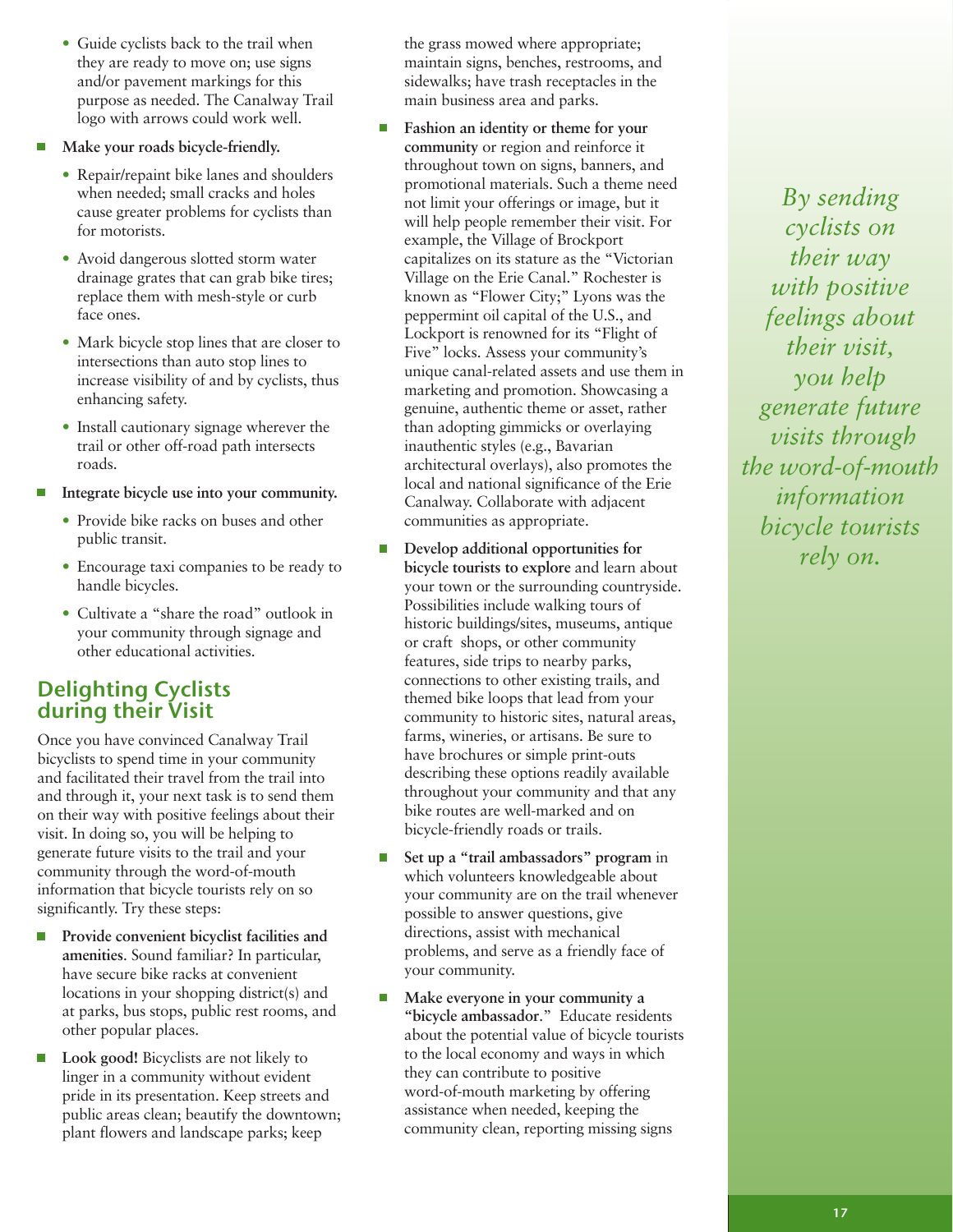*Promotion of the Erie Canalway Trail and the success of individual businesses and canal communities are linked. Benefits both trickle down and bubble up.*

or road hazards, and generally being courteous drivers when encountering bicyclists. Organize local bike rides for residents to acquaint them with the trail.

**Create a sense of security**. Post a local emergency phone number at the gateway (dialing "911" from a cell phone connects to the state police). Meet with local police to consider the feasibility of patrolling the trail, access routes, and public facilities and parks used by cyclists.

## Section 5 **Expanding**<br>the Pie the Pie —<br>Reaching Out to Bicyclists

**So bicycle tourists are coming and they are spending money** – perhaps more than you realized – in pursuit of their chosen vacation mode. And you can take steps locally to increase your slice of this bicycle-tourism business pie by enticing more of these pedaling tourists to explore your community and patronize your business. As a result, awareness of all that the Erie Canalway Trail has to offer will spread through word-of-mouth buzz. As it does, more bicyclists will arrive to ride the trail, further increasing the economic benefit of the trail.

**But you don't have to wait for this process to unfold!** You can, instead, contribute to it by reaching out to bicyclists. Doing so involves two key elements:

- Getting the word out
- Making it easy

#### **Promoting Your Business, Your Community, and the Trail**

**Creating brand recognition** is about using both publicity and direct rider experience to make a connection between certain words or symbols (e.g., logos) and positive images or expectations in the minds of potential customers. The concept is useful here for two reasons:

- The Erie Canal has it! People have heard of it. Its name invokes certain pictures or associations in their minds: engineering marvel, westward expansion, nation building and patriotism, a simpler and slower-paced era, even a song ("Low bridge, everybody down"). This makes your task easier: associate your community and business with the canal and let the bicycle touring community know that the canal is still there and accessible to them via the Erie Canalway Trail.
- $\mathbb{R}^n$ It reinforces the idea that promotion of the Erie Canalway Trail and the success of individual businesses and canal communities are linked. Benefits both trickle down and bubble up. What's good for you is good for the trail and vice versa.

**Getting the word out.** This includes many forms of publicity, from the word-of-mouth marketing discussed earlier to special events and paid advertising. Here are some suggestions to generate interest in your business and community among prospective bicycle tourists while supporting and benefitting from the "brand" of the Erie Canal and Canalway Trail:

- **Assess your business/community** from the perspective of bicycling tourists. What do you offer that will be appealing to them? Are you within 50 yards of the trail, or "a short bike ride away?" Are you a gateway to other biking opportunities? Consider both attractions/activities and services.
- $\overline{\phantom{a}}$ **Create your own promotional identity or theme**. Make the trail part of who/what you are. Brand yourself as a bicycle-friendly canal community. Incorporate this into advertising and publicity.
	- **Organize an event** that will capitalize on your proximity to the trail and that will appeal to bicycle tourists, or build on an existing event to include these elements. A 2008 nationwide survey of bike event promoters conducted by Bikes Belong found that more than a million Americans participated in such events (mostly organized rides) and the average participant generated \$535 in direct economic impact. Events also introduce your community to people who are not yet bicycle tourists but may return or stay longer because of your bicycling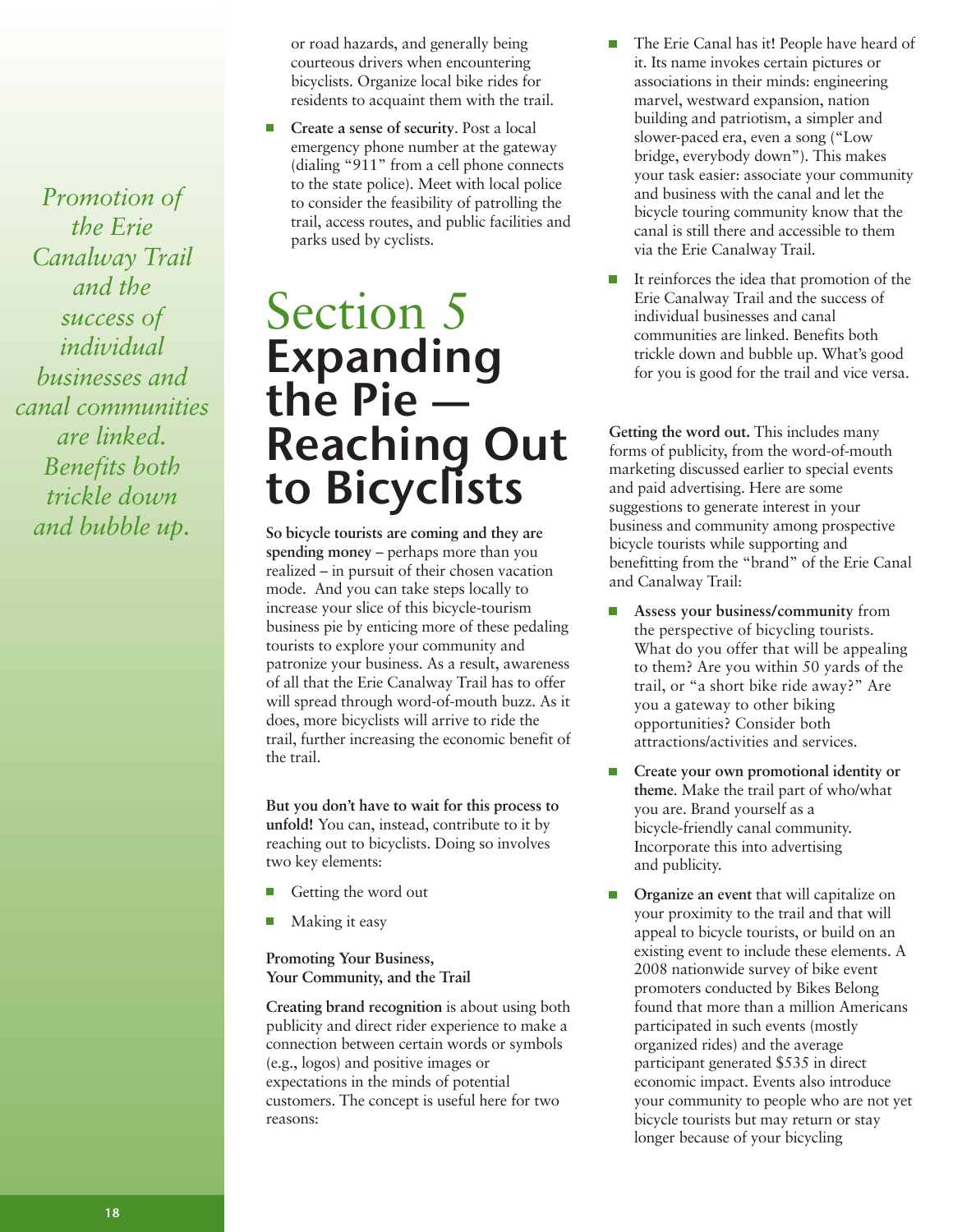opportunities. For examples, check the calendar of events on the Canal Corporation's website (www.nyscanals.gov).

- **Collaborate with others** other businesses in your community or other communities with which you share a theme or opportunities such as a side destination or a bike loop connected to the trail. Cooperate in regional promotion efforts with Tourism Promotion Agencies, chambers of commerce and business groups (e.g., Empire State Bed & Breakfast Association and regional B&B associations).
- **Welcome competition**. Remember that what improves the trail and your community benefits your business. Particularly in smaller communities, it is important to develop a critical mass of services in order to entice more bicyclists off the trail. For example, more people will come into your town if there is a choice of restaurants rather than just one. This critical mass concept also applies to the trail as a whole. Along significant stretches of the trail, for instance, lodging options currently are limited. Increasing them will appeal to more bicyclists.
- **Advertise where the cyclists are**, such as in *Adventure Cyclist*, the magazine of the Adventure Cycling Association, or *American Bicyclist*, published by the League of American Bicyclists. Pool resources with other businesses or canal communities to increase advertising.
- **Mention bicycling in your other, general tourism advertising** and promotion.
- **Talk to bicyclists**. How did they learn about the trail? How did they find your business? What drew them to it and to your community? What could you do to enhance your image or improve their experience?
- **Use the Canalway Trail logo** in your advertising to reinforce your connection to the trail while also building the trail's brand.
- **Support – and take advantage of –**  $\overline{\phantom{a}}$ **statewide efforts to promote the trail**. For example:
	- Help publicize Parks & Trails New York's Cycling the Erie Canal bike tour, and plan special welcoming activities when it is in your area. In recent years

about half of the 500-plus participants have been first-time bicycle tourists, and 80% have said they would like to return on their own. These people represent future customers/visitors. Make an impression on them.

- If you have an annual festival or similar event, make sure it is included in Parks & Trails New York's *Cycling the Erie Canal* guide book and website (**www.ptny.org/bikecanal**) as well as the events calendar on the website of the Canal Corporation (**www.nyscanals.gov/exvac/calendar**). The former also includes listings of bike shops, places to stay and things to do along the trail. The Erie Canalway National Heritage Corridor also includes information on the history of the Canalway and "must see" cultural heritage sites throughout the Corridor on its website (**www.eriecanalway.org**).
- Participate in the Erie Canalway Passport program of the Erie Canalway National Heritage Corridor (**www.eriecanalway.org**).

## Making it Simple

The less work people have to do to visit you, the more likely they are to come. Whether you represent an individual business, a business group, a canal community, or a region, make it as easy as possible for potential customers/visitors to find the information they want and make arrangements.

- **Start with the basics**. Whether you run a  $\Box$ business, a chamber of commerce, a tourism office, or a development agency, have knowledgeable people ready to answer bicycle tourists' questions while conveying a welcoming feeling. Have lists of lodging establishments that welcome bicyclists, restaurants, bike shops, and other services available for immediate reference; be able to give directions to your location or to other services by bicycle; know the hours of museums and other attractions.
- $\mathcal{L}_{\mathcal{A}}$ **Prepare and keep up-to-date a printed bicyclist's guide** to your community and its services and attractions. Include a map.

*Remember that what improves the trail and your community benefits your business.*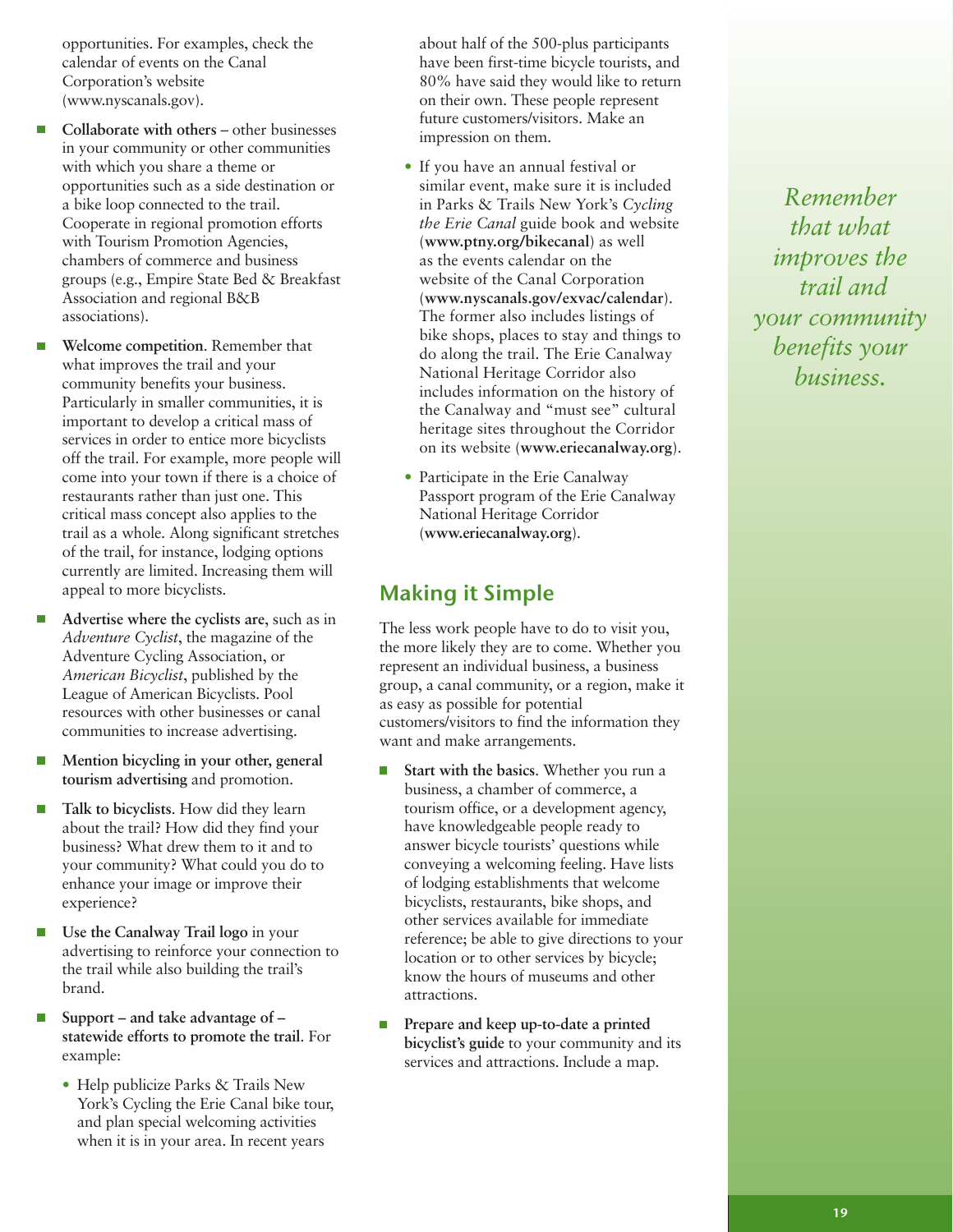*What is important is a willingness to make some initial investments of time or money in the belief that a payoff will come, that you are headed in the right direction.*

- **Develop a website** with similar П information, including links to local businesses and attractions.
- **Create regional one-stop information sources** focused on the needs and interests of bicycle tourists, whether online or reachable by telephone, where prospective visitors can obtain information on activities and services in multiple communities along the trail. County and regional tourism agencies, business associations and partnerships between two or more communities or businesses are possible vehicles for such a service.

## Section 6<br>**Looking** Down the Road … or Trail

There is a "chicken or egg" element to the process of making the Canalway Trail a world-class bicycle tourism destination. Which comes first – customers or trail-related services and amenities? The answer is that the two probably will grow together as one feeds the other: modest improvements in bicycle-friendliness and promotion will draw more people to the trail, which, in turn, enables businesses to start up or expand and communities to add further enhancements. What is important is a willingness to make some initial investments of time or money in the belief that a payoff will come, that you are headed in the right direction.

## What will success look like?

In moving forward, it can be helpful to have a mental picture of the goal. With that in mind, here are some possibilities:

- $\overline{\phantom{a}}$ A statewide Canalway Trail chamber of commerce promotes the trail as a whole and manages a standardized "bicycle-friendly business" designation/recognition program.
- $\Box$ A single telephone number enables people interested in cycling the trail to obtain information and make logistical arrangements based on their starting point, how far they want to ride in a day, how many days they have available, their preferences for lodging, and their interests.
- $\mathcal{C}$ A single website offers similar convenience and provides more detailed information about specific communities, attractions, and services.
- $\overline{\phantom{a}}$ Bicyclists can ride in one direction on the trail and return to their starting points via Amtrak or other rail service, canal boat, or shuttle.
- $\overline{\phantom{a}}$ People can reach major communities near the trail by public transportation, use local transit or shuttles to reach the trail and readily rent bikes if needed.
- $\Box$ Necessary services (e.g., water, rest rooms, camping) are available at frequent intervals.
- $\overline{\phantom{a}}$ A service gap analysis of the trail corridor encourages new businesses to meet cyclists' needs (e.g., lodging, restaurants, shuttles, bike rentals).
- m, Consistent signage along the corridor allows cyclists to track their progress and reinforces a sense of trail identity.
- $\overline{\phantom{a}}$ Detailed section-by-section maps along the trail show locations of water and restrooms, distances between communities, and types of services found in communities.
- $\overline{\phantom{a}}$ GPS-equipped cyclists can access coordinates that guide them to businesses and attractions.
- $\Box$ Mileposts along the trail allow emergency crews to quickly reach cyclists in need of help.
- A user fee or voluntary donation system supports  $\mathcal{L}_{\mathcal{A}}$ trail maintenance, and cyclists can report maintenance needs by phone (voice or text).

By keeping this vision in mind while working on your own contributions to it, you can create an Erie Canalway Trail travel corridor for the twenty-first century, bringing new economic vitality to canal communities and supporting diverse businesses serving increasing numbers of bicycle tourists.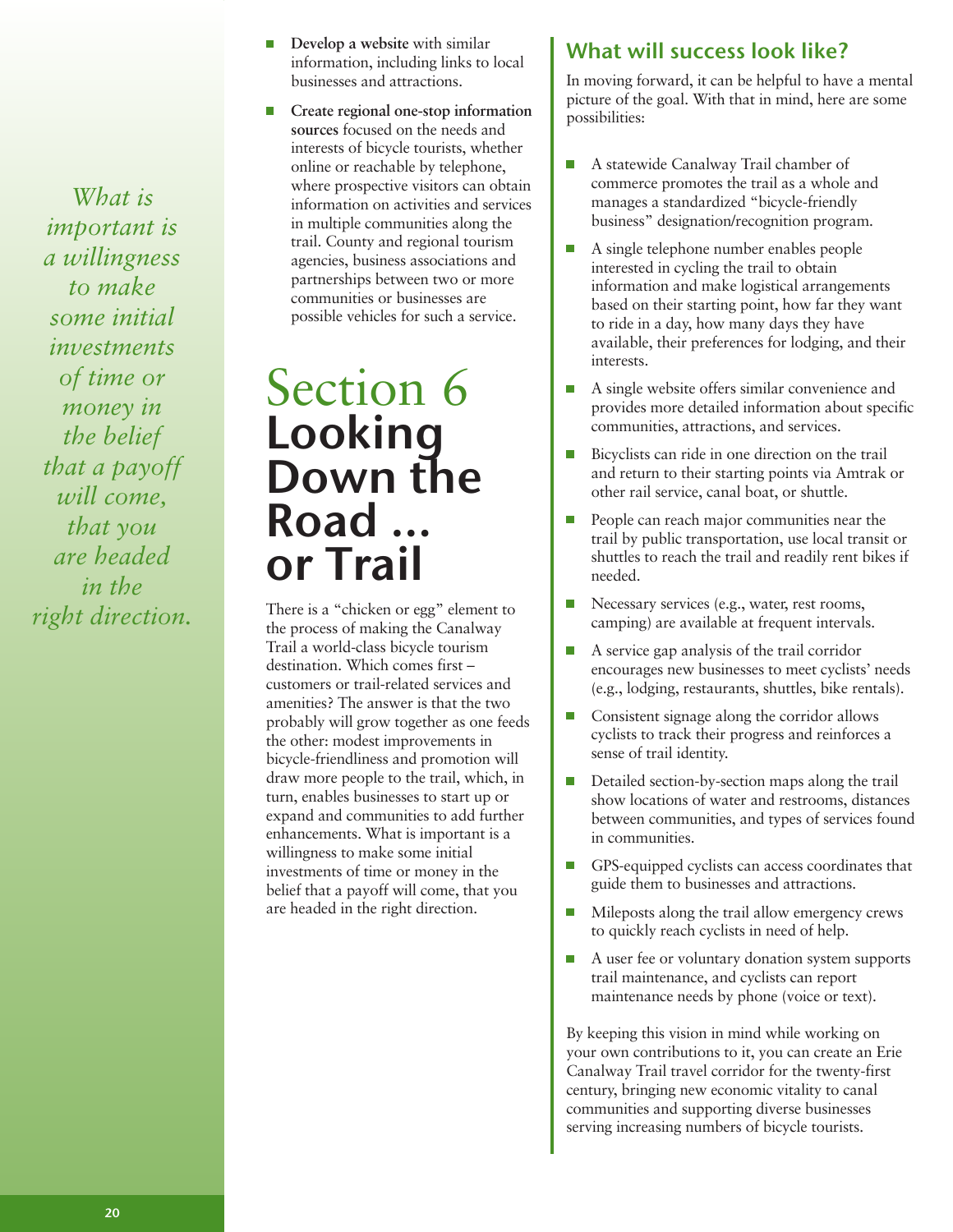## How Bicycle-Friendly is Your Canal Community? An Assessment Checklist

This checklist offers an easy-to-use tool for assessing how bicycle-friendly your community is today and for identifying steps you can take to make your community more bikeable – for visitors and residents alike – in the future. A good way to begin is to take a bike ride from the trail into your community, visiting the places trail users are likely to want to go, and then returning to the trail, making notes on points covered by the checklist as you go. This will give you the best understanding of any challenges bicyclists face when seeking services on or exploring your community. Depending on your specific location, some checklist items may not apply, and you may discover additional elements you want to add to your checklist. Use what is here as a guide and adapt it as appropriate.

| Preliminary                                                                                                                                | <b>Yes</b> | <b>No</b> | <b>Notes</b> |
|--------------------------------------------------------------------------------------------------------------------------------------------|------------|-----------|--------------|
| 1. Do you have a Bicycle Advisory Committee<br>or similar group?                                                                           |            |           |              |
| 2. Do you have a "bicyclists welcome" program?                                                                                             |            |           |              |
| 3. Do you have a "complete streets" policy or<br>other commitment to bicycle-friendly roads?                                               |            |           |              |
| 4. Have you cultivated a courteous, "share the road"<br>outlook among residents to enhance the safety<br>of both bicyclists and motorists? |            |           |              |

| On the Trail                                                                                 | <b>Yes</b> | <b>No</b> | <b>Notes</b> |
|----------------------------------------------------------------------------------------------|------------|-----------|--------------|
| 1. As cyclists approach your community,<br>do they know where they are?                      |            |           |              |
| Is there a "Welcome to " sign?                                                               |            |           |              |
| Is there an "information ahead" sign?                                                        |            |           |              |
| Are street names given at crossings, bridges?                                                |            |           |              |
| 2. Do "trail ambassadors" patrol the trail<br>near your town to assist bicyclists as needed? |            |           |              |

| <b>At the Gateway</b>                                                                | Yes | .No | <b>Notes</b> |
|--------------------------------------------------------------------------------------|-----|-----|--------------|
| 1. Is it obvious to trail users that this is the entrance<br>to your community?      |     |     |              |
| 2. Is there something that grabs attention and<br>encourages cyclists to learn more? |     |     |              |
|                                                                                      |     |     |              |
| 3. Is the gateway area clean and well maintained?                                    |     |     |              |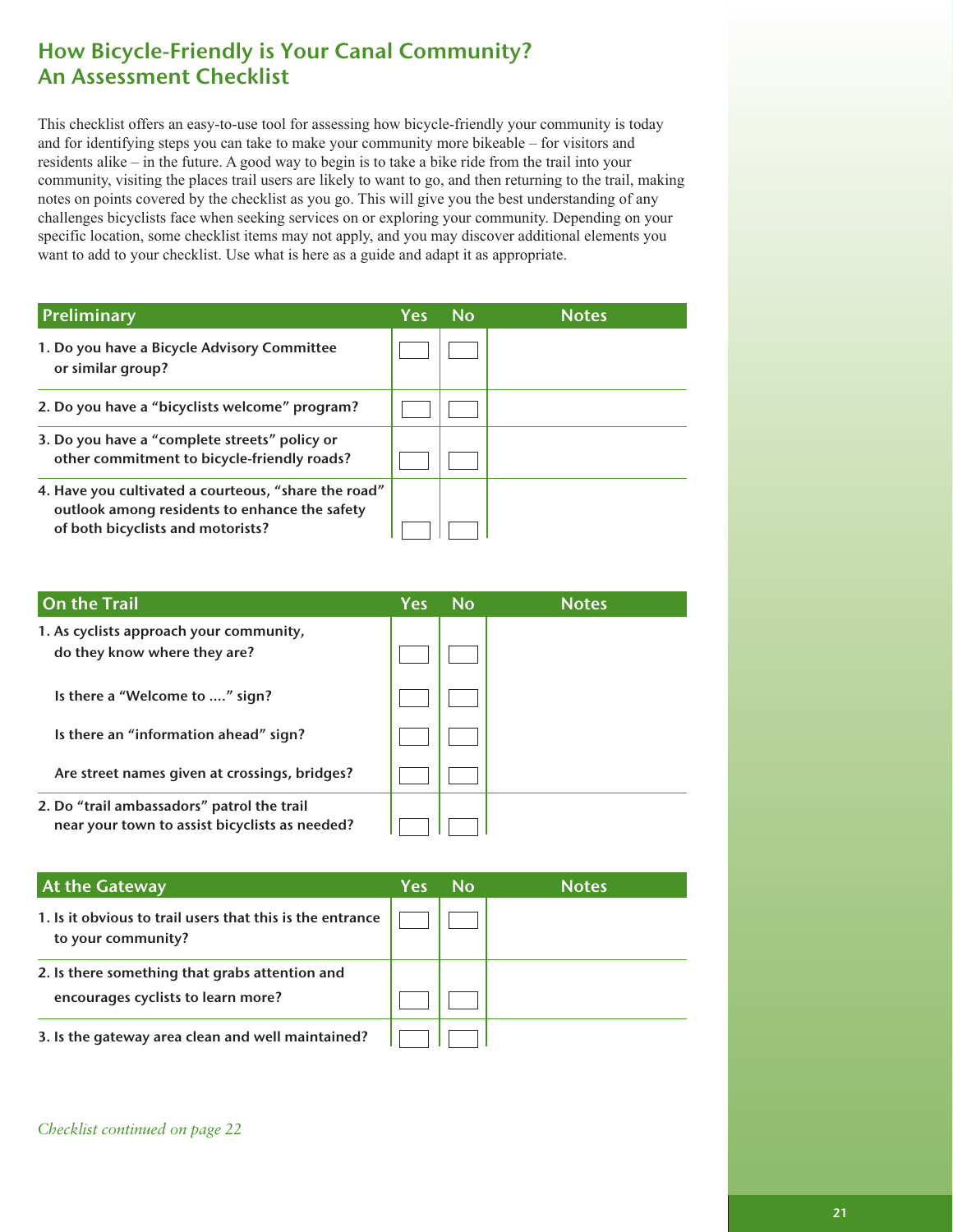## How Bicycle-Friendly is Your Canal Community? An Assessment Checklist (Continued)

| <b>At the Gateway</b>                                                      | <b>Yes</b> | <b>No</b> | <b>Notes</b> |
|----------------------------------------------------------------------------|------------|-----------|--------------|
| 4. Are the following available?                                            |            |           |              |
| Bike parking (bike rack)                                                   |            |           |              |
| Benches/picnic table                                                       |            |           |              |
| Information on the community                                               |            |           |              |
| (history, attractions, etc.)                                               |            |           |              |
| A "you are here" map of the town                                           |            |           |              |
| Water & restrooms (or directions to them)                                  |            |           |              |
| Locations of key services                                                  |            |           |              |
| (lodging, restaurants, showers, bike shops, etc.)                          |            |           |              |
| A bulletin board for events and other announcements                        |            |           |              |
| <b>Emergency contact information</b>                                       |            |           |              |
| 5. Is there a welcome center nearby<br>and directions to it?               |            |           |              |
| 6. If appropriate, is there signage showing<br>how to get to the downtown? |            |           |              |

| <b>Entering the Community</b>                                                                            | <b>Yes</b> | <b>No</b> | <b>Notes</b> |
|----------------------------------------------------------------------------------------------------------|------------|-----------|--------------|
| 1. Is the connection from the gateway into<br>community clearly marked?                                  |            |           |              |
| 2. If the connection is on-road:                                                                         |            |           |              |
| Are there clearly delineated and marked<br>(on pavement or with signs) bike lanes<br>or paved shoulders? |            |           |              |
| Are bike lanes/shoulders well maintained<br>and free of gravel and debris?                               |            |           |              |
| Are drainage grates bicycle-friendly?                                                                    |            |           |              |
| Is there cautionary signage for motorists<br>along the route?                                            |            |           |              |
| 3. If the connection is off-road (bike path):                                                            |            |           |              |
| Is the surface paved or firm,<br>well maintained and free of debris?                                     |            |           |              |
| Is there cautionary signage for cyclists and<br>motorists where it connects with roads?                  |            |           |              |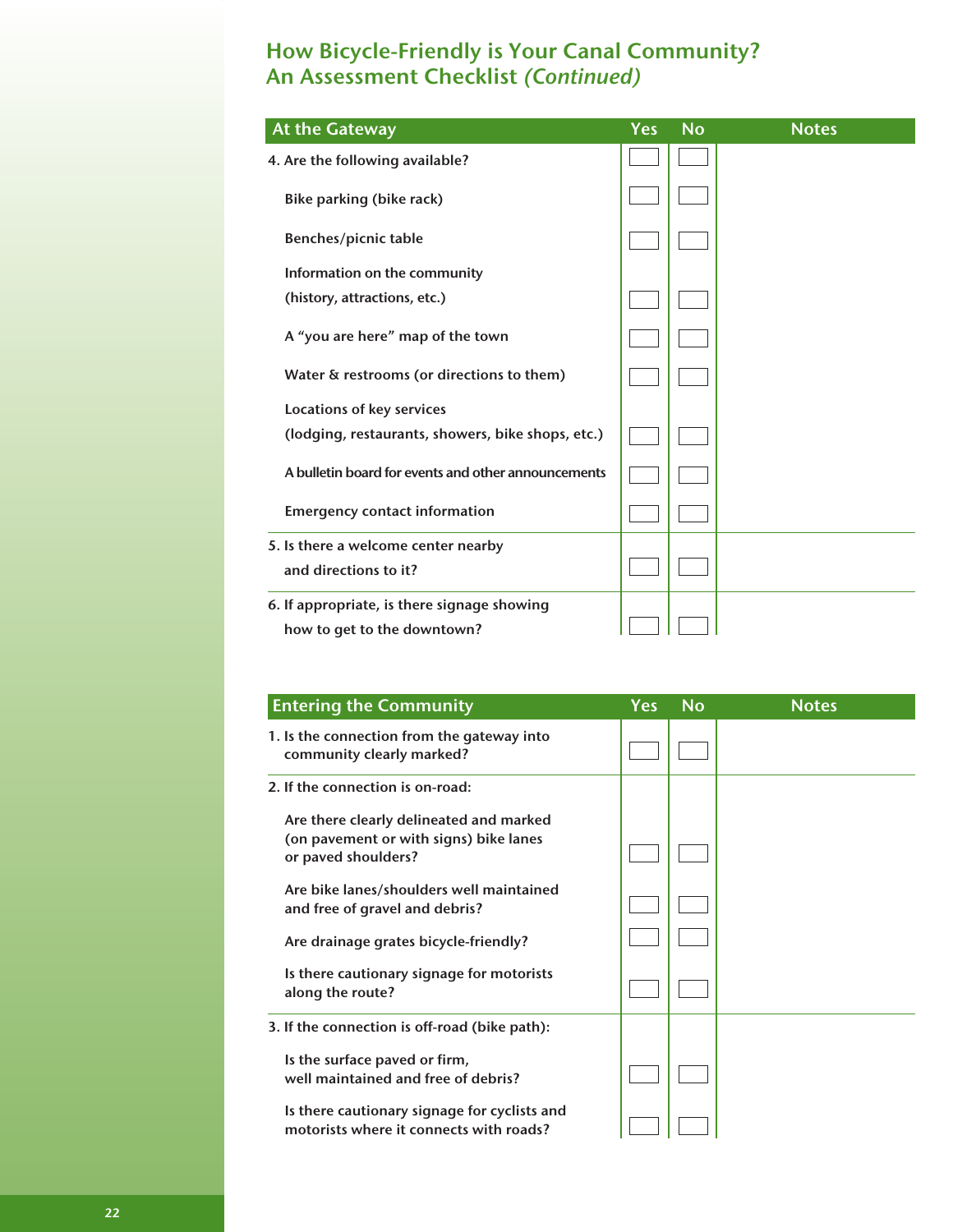## How Bicycle-Friendly is Your Canal Community? An Assessment Checklist (Continued)

| In the Community                                                                                                                                                                                                     | <b>Yes</b> | N <sub>o</sub> | <b>Notes</b> |
|----------------------------------------------------------------------------------------------------------------------------------------------------------------------------------------------------------------------|------------|----------------|--------------|
| 1. Are the streets most likely to be used by<br>cyclists bicycle-friendly, including:                                                                                                                                |            |                |              |
| Clearly delineated and marked bike lanes<br>or shoulders, if appropriate?                                                                                                                                            |            |                |              |
| <b>Bike-friendly drainage grates</b><br>(mesh or curb-face rather than slotted)?                                                                                                                                     |            |                |              |
| Bicycle stop lines that are closer to intersections<br>than auto stop lines for improved visibility?                                                                                                                 |            |                |              |
| 2. Is secure (ideally, covered) bicycle parking<br>available at convenient locations                                                                                                                                 |            |                |              |
| (parks/town squares, welcome center,<br>shopping areas, etc.)?                                                                                                                                                       |            |                |              |
| 3. Are public restrooms available? If not,<br>do businesses make theirs available?                                                                                                                                   |            |                |              |
| 4. Are there shuttle services or taxis/buses<br>equipped to handle bikes?                                                                                                                                            |            |                |              |
| 5. Have local businesses been encouraged to<br>welcome bicyclists, and are those that<br>do readily identifiable?                                                                                                    |            |                |              |
| 6. Is information about opportunities to explore the<br>community and nearby attractions (walking tours,<br>museums, historic sites, themed bike loops, other<br>bike paths, natural areas, etc.) readily available? |            |                |              |
| 7. Are the downtown, parks and other public<br>areas clean and well maintained?                                                                                                                                      |            |                |              |
| 8. Have you developed/identified a community<br>"theme" or asset and reinforced it with signs,<br>banners and promotional materials?                                                                                 |            |                |              |
| 9. Is overnight parking available for cyclists who<br>have chosen your town as a starting/ending<br>point for a multi-day trip?                                                                                      |            |                |              |
| 10. Do police patrol parks and public<br>facilities used by bicyclists?                                                                                                                                              |            |                |              |

| <b>Returning to the Trail</b>                                                                          | Yes' | N∩ | <b>Notes</b> |
|--------------------------------------------------------------------------------------------------------|------|----|--------------|
| 1. Do signs and pavement markings clearly guide<br>cyclists from your community to the Canalway Trail? |      |    |              |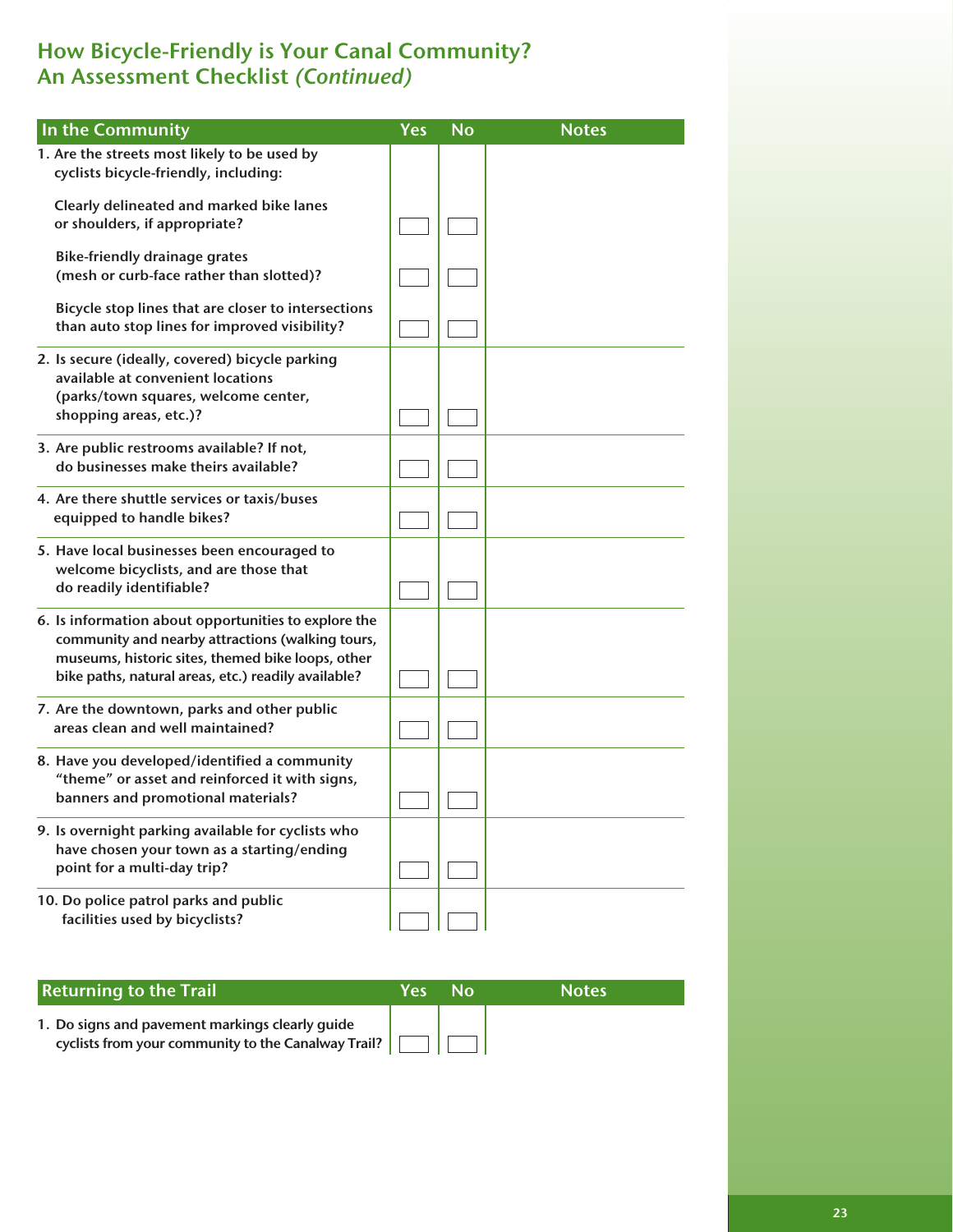## Are You a Bicycle-Friendly Business? An Assessment Checklist

This checklist offers an easy-to-use tool for assessing how bicycle-friendly your business is today and for identifying steps you can take make bicyclists feel most welcome in the future. A good way to begin is to walk yourself through the process of arriving in your community by bicycle (or by car with bicycles on board), making notes on points covered by the checklist as you go. Depending on your location and type of business, some checklist items may not apply. Use what is here as a guide and adapt it as appropriate.

|    | <b>All businesses</b>                                                                                                                 | Yes | <b>No</b> | <b>Notes</b> |
|----|---------------------------------------------------------------------------------------------------------------------------------------|-----|-----------|--------------|
| 1. | Do you participate in your town's<br>"bicyclists welcome" program?                                                                    |     |           |              |
| 2. | Do you have conspicuous "bicyclists welcome" signs?                                                                                   |     |           |              |
| 3. | Do you have secure, ideally covered,<br>bike parking facilities (bike racks) nearby?                                                  |     |           |              |
| 4. | Do you have maps of the downtown, the<br>community and/or the region displayed?                                                       |     |           |              |
| 5. | Can you and your staff answer the most<br>common bicyclists' questions (e.g., where<br>they can check email or take a shower)?        |     |           |              |
| 6. | Do you have information on side trips, bike<br>loops, and other points of interest in the area?                                       |     |           |              |
| 7. | Do you have basic equipment available for<br>bicyclists' use: extra locks for the bike rack,<br>a tire pump, some basic repair tools? |     |           |              |
| 8. | Can a bicyclist recharge a cell phone at your business?                                                                               |     |           |              |
| 9. | Do you offer lockers for temporary storage of<br>helmets, packs, and purchases?                                                       |     |           |              |
|    | 10. Do you collaborate with nearby businesses on<br>shared facilities such as bike racks, lockers,<br>or restrooms if needed?         |     |           |              |
|    | 11. Are you an advocate for making your entire<br>community more bicycle-friendly?                                                    |     |           |              |
|    | <b>Restaurants</b>                                                                                                                    | Yes | <b>No</b> | <b>Notes</b> |
| 1. | Is secure, ideally covered, bike parking available nearby?                                                                            |     |           |              |
| 2. | Do you conspicuously welcome cyclists in their riding attire?                                                                         |     |           |              |
| 3. | Does your menu include vegetarian<br>and heart-healthy options?                                                                       |     |           |              |
| 4. | Do you offer hearty meals (e.g., a "bicyclist breakfast)?                                                                             |     |           |              |
| 5. | Is your menu posted outside where bicyclists<br>can readily see it?                                                                   |     |           |              |
| 6. | Do you offer easily-carried snacks such as<br>energy bars and dried fruit?                                                            |     |           |              |
| 7. | Will you deliver orders to nearby bicyclist<br>campgrounds and other lodging?                                                         |     |           |              |
| 8. | Can bicyclists refill their water bottles<br>at or near your business?                                                                |     |           |              |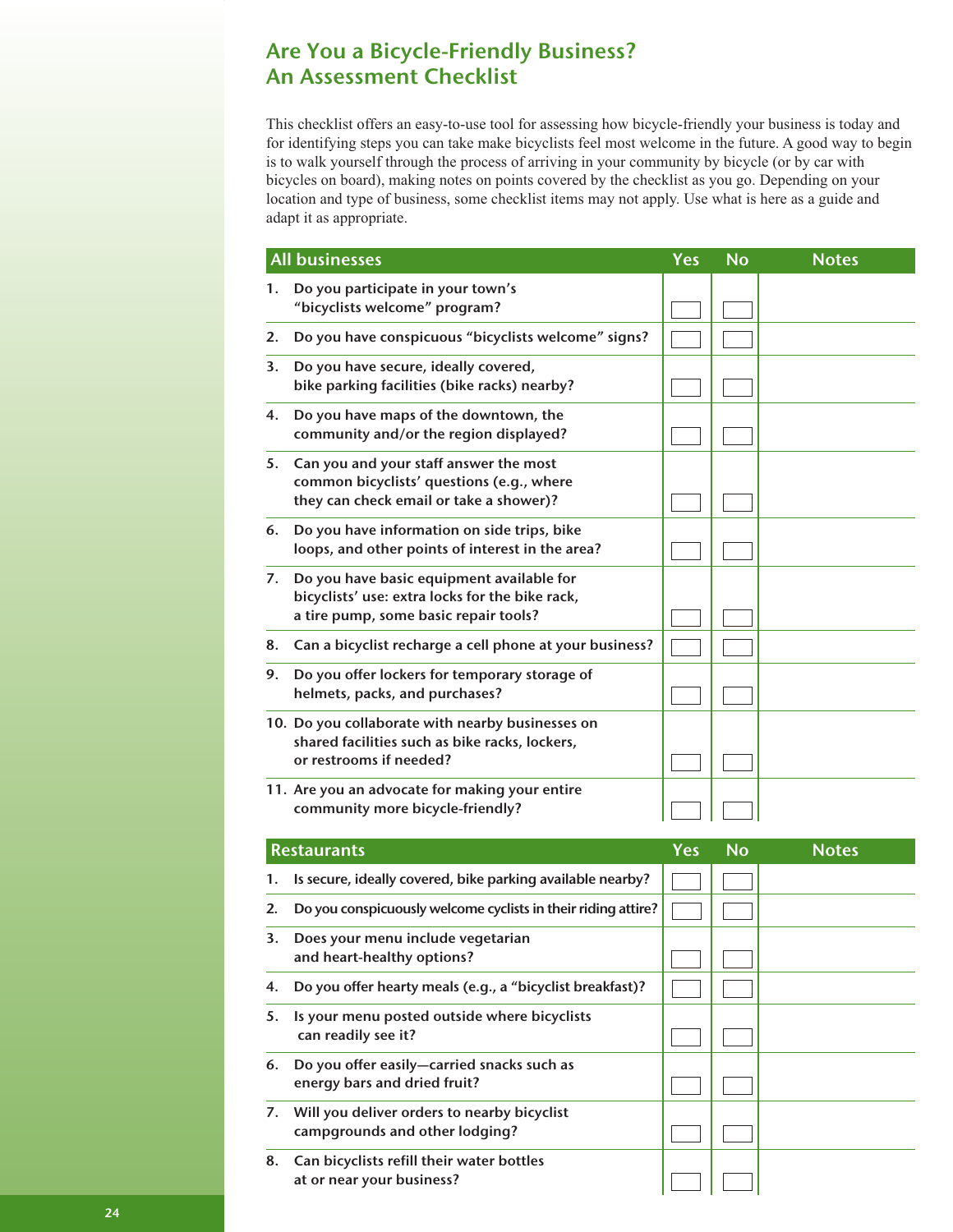## Are You a Bicycle-Friendly Business? An Assessment Checklist (Continued)

|    | <b>Retailers</b>                                                                           | Yes | No | <b>Notes</b> |
|----|--------------------------------------------------------------------------------------------|-----|----|--------------|
| 1. | Is secure, ideally covered, bike parking available nearby?                                 |     |    |              |
| 2. | Do you offer shipping of purchases and publicize<br>that this service is available?        |     |    |              |
| 3. | Do you sell stamps and accept outgoing mail?                                               |     |    |              |
| 4. | Do you carry small, place-specific mementoes<br>of your community (e.g., patches, decals)? |     |    |              |
| 5. | Do you have a computer station for Internet access?                                        |     |    |              |

|    | B&B's, Motels, Hotels                                                                                                                    | Yes | <b>No</b> | <b>Notes</b> |
|----|------------------------------------------------------------------------------------------------------------------------------------------|-----|-----------|--------------|
| 1. | Do you allow one-night stays, at least for bicyclists?                                                                                   |     |           |              |
| 2. | Are your staff members instructed to welcome<br>bicyclists by showing interest in their trip?                                            |     |           |              |
| 3. | Do you have:                                                                                                                             |     |           |              |
|    | Indoor bike parking on the first floor or allow bikes<br>a.<br>in your rooms? OR                                                         |     |           |              |
|    | Secure and covered outdoor parking facilities?<br>b.                                                                                     |     |           |              |
| 4. | Do you have laundry facilities on site or nearby?                                                                                        |     |           |              |
| 5. | Do you have menus for and directions to restaurants?                                                                                     |     |           |              |
| 6. | Do you have computers available for access<br>to email and the Internet?                                                                 |     |           |              |
| 7. | Do you have cold beverages and/or<br>snacks available on arrival?                                                                        |     |           |              |
| 8. | Is an outdoor, ideally covered, space available for<br>working on bikes, with water for cleaning?                                        |     |           |              |
| 9. | Will you accept and hold resupply packages<br>mailed ahead by bicyclists?                                                                |     |           |              |
|    | 10. Do you offer shuttle service for bicyclists and<br>their bikes from/to the trail?                                                    |     |           |              |
|    | 11. Do you offer a "drop off-bike back" shuttle<br>for cyclists staying with you?                                                        |     |           |              |
|    | 12. Do you offer a shuttle to/from restaurants<br>that are not within walking distance?                                                  |     |           |              |
|    | 13. Are secure storage for luggage and multi-day parking<br>available for those who arrive by car and plan<br>overnight bike trips.      |     |           |              |
|    | 14. Is bike rental available nearby?                                                                                                     |     |           |              |
|    | 15. If you run a B&B, do you participate in the<br><b>Empire State Bed and Breakfast Association's</b><br>"Welcome Bicyclists!" program? |     |           |              |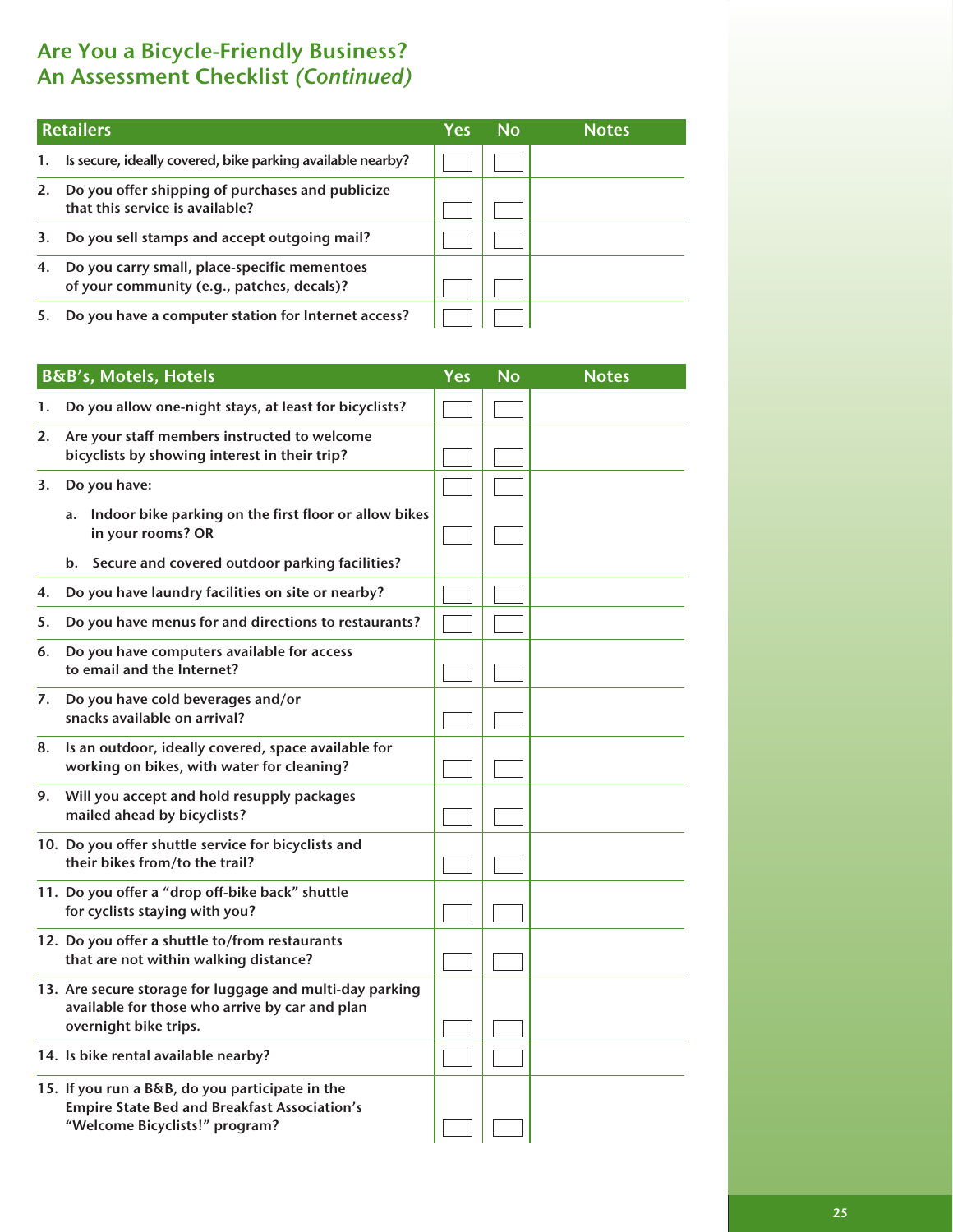#### Resources

#### Reports and Research on Bicycling and Bicycle Tourism

- 1. *Outdoor Recreation Participation Report*. The Outdoor Foundation, Boulder, CO. www.outdoorfoundation.org/research
- 2. *Trends in US Domestic Travel and Activities*. U.S. Travel Association (formerly Travel Industry Association of America), Washington, DC. www.tia.org/researchpubs
- 3. *The Economic Benefits of Bicycle Infrastructure Investments*. League of American Bicyclists, Policy Research Reports. www.bikeleague.org/resources/reports/report\_economics.php
- 4. *The Great Allegheny Passage Economic Impact Study, Phases I, II, & III*. Allegheny Trail Alliance, Latrobe, PA. www.atatrail.org/about/reports
- 5. New Study Reveals Popularity of U.S. Cultural and Heritage Travel. U.S. Cultural & Heritage Tourism Marketing Council in conjunction with the U.S. Department of Commerce. Available at www.gozaic.com/gozaic/footer/left/press-room/media-landing-page.html
- 6. *Pathways to Prosperity: Economic Impact of Investments in Bicycle Facilities, A Case Study of the North Carolina Northern Outer Banks*. North Carolina Department of Transportation. Available at www.americantrails.org/resources/economics/NCouterbanks
- 7. *The Economic Impact of Bicycling in Colorado*. Colorado Department of Transportation. Available at www.americantrails.org/resources/economics/biketourismcolo
- 8. *Customer Satisfaction Survey: Portland Bicycling Information*. City of Portland Bureau of Transportation. www.portlandonline.com/transportation/index.cfm?c=34772
- 9. "The Economic Potential of Bicycling in the North Country," in *Bicycle Master Plan for the Adirondack North Country Region of New York State*. Adirondack North Country Association, Saranac Lake, NY. http://adirondackresearch.com/projects/bicycle/hpotential.html
- 10. *Bicycle Tourism in Maine: Economic Impacts and Marketing Recommendations*. Maine Department of Transportation. www.maine.gov/mdot/opt/pdf/biketourismexecsumm.pdf
- 11. *Lake Champlain Bikeways: Making it Happen*. Lake Champlain Bikeways Clearinghouse, Burlington, VT. Ordering information at www.champlainbikeways.org/makeithappen1.htm
- 12. *Economic Impact Study of New York State Canal Tourism*. Eric Mower and Associates for the NYS Canal Corporation, 2008.
- 13. *Pine Creek Rail Trail 2006 User Survey and Economic Impact Analysis*. Rails-to-Trails Conservancy, Washington, DC. www.railstotrails.org/resources/documents/resource\_docs/RTC\_PineCreekGuide\_web.pdf
- 14. *Bikes Belong Survey: Size & Impact of Road-Riding Events*. Bikes Belong Coalition, Boulder, CO. http://bikesbelong.org/roadevents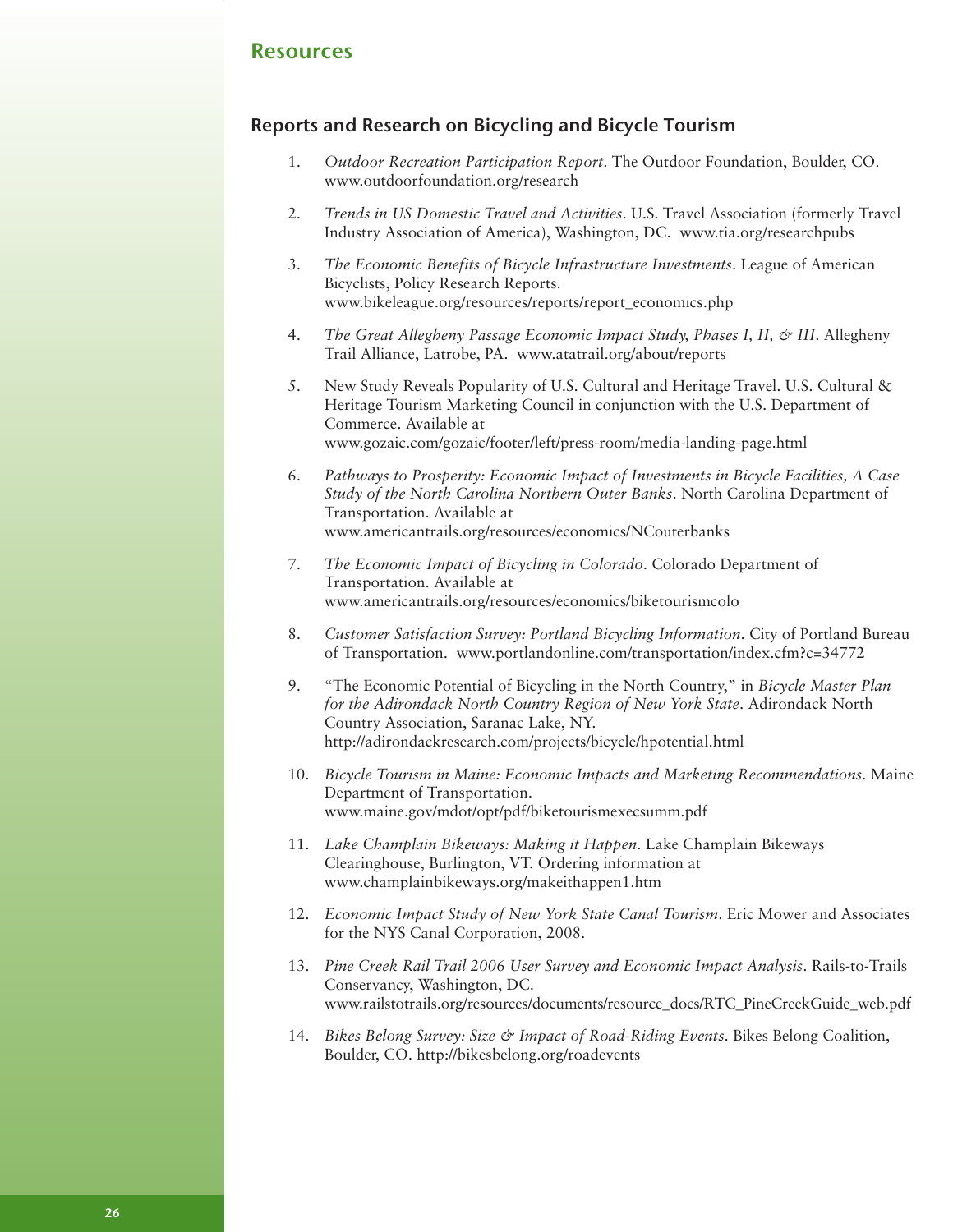#### Information about the Erie Canalway Trail

#### **Parks & Trails New York (www.ptny.org). Canalway Trail section includes:**

- Trail user count results (2005-2009)
- Ordering information for the Cycling the Erie Canal guidebook
- Themed itineraries
- Lists of festivals, point-to-point distances, and more
- Interactive map with lodging services and attractions

**NYS Canal Corporation (www.nyscanals.gov). Site includes:**

- Calendar of events
- How to obtain a Canalway Trail map
- Locations of Biker-Hiker-Boater Campsites

#### **Erie Canalway National Heritage Corridor (www.eriecanalway.org). Here you can find:**

- Overview of the Passport to Your National Parks program
- Maps of the corridor
- Information on heritage tourism projects

#### Other Resources

- Adventure Cycling Association (www.adventurecycling.org), publisher of *Adventure Cycling* magazine
- Bicycle Touring 101(www.bicycletouring101.com), website with editorials, interviews, book reviews, and more
- Heritage Travel, Inc. (www.heritagetravelinc.com), provider of website **www.gozaic.com/gozaic**, an online community for people interested in heritage tourism
- League of American Bicyclists (www.bikeleague.org), publisher of *American Bicyclist* magazine